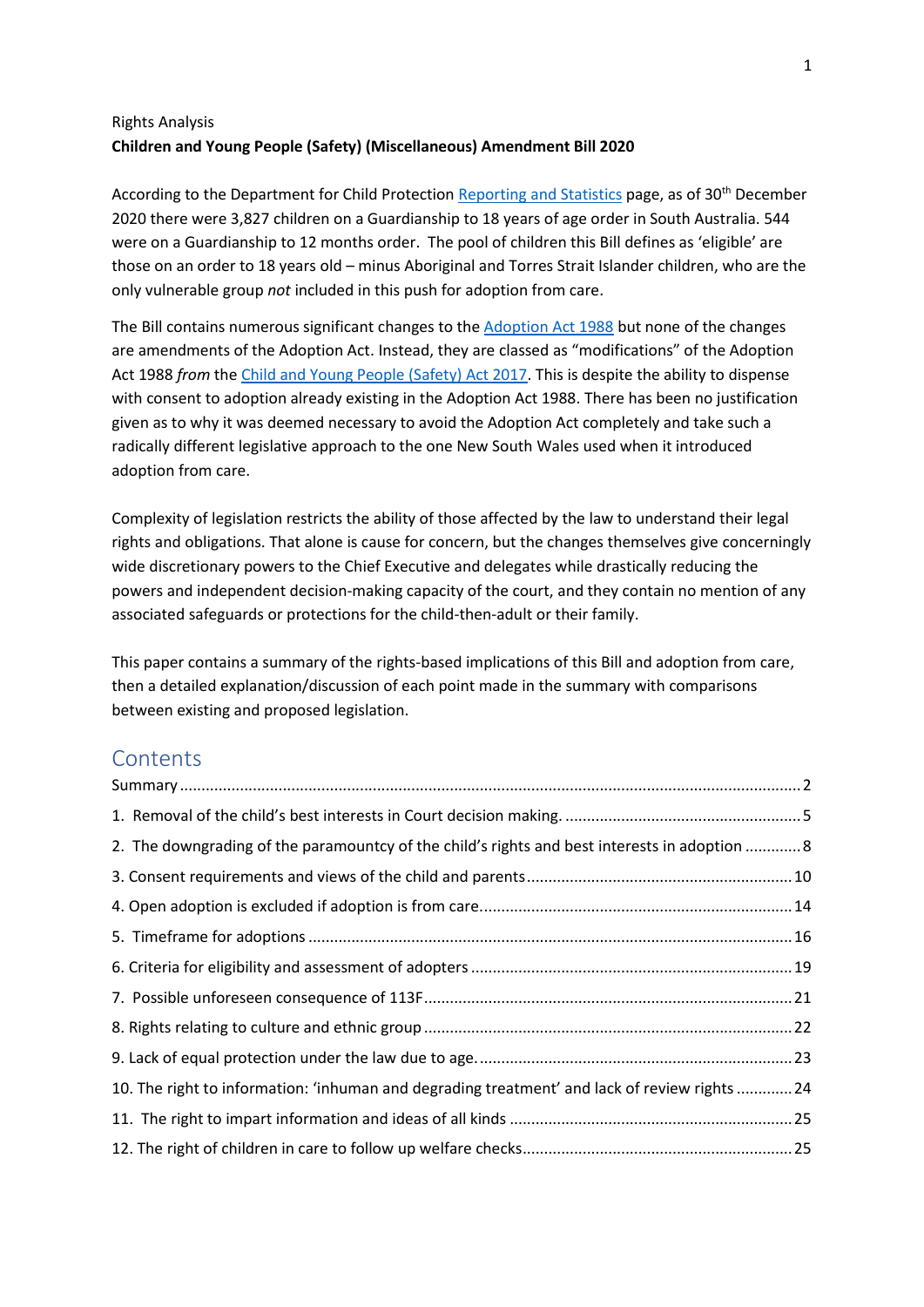### <span id="page-1-0"></span>Summary

1. **Removal of child's best interests in Court decision making; Royal Commission Recommendation 157; Right to privacy**

- Chapter 7A, Part 1, 113C – The Bill requires that when considering if adoption is preferable to any alternative order the Court must disregard any other order that could be made under the Child and Young People (Safety) Act 2017. So even if the court finds that long-term guardianship is in the best interests of the child, this cannot be taken into consideration in their decision – the adoption order will be required to be made instead.

- Contradiction to actioning of Recommendation 157 of the Royal Commission

- Right to privacy contravened by arbitrary interference when guardianship suffices. **Rights implications** – Article 14 & 17 ICCPR, Articles 3 & 21 UNCRC, General Comment No. 14 (2013) para 38.

- 2. **The downgrading of the paramountcy of the child's rights and best interests in adoption**. This Bill removes the requirement for the paramountcy of the rights of the child in the decision-making process on adoption from care, contravening Article 21 of the UNCRC. **Rights implications** - Articles 3 (best interests a primary consideration) & 21 UNCRC (interests of the child in adoption paramount); General Comment No. 14(2013).
- 3. **Consent requirements -** Consent of child over 12 not needed, even if the child refuses to consent to adoption; views of the child and parents not given weight; loss of requirement to give the opportunity to follow up paternity of child before adoption – these are some of the consequences of the removal of Part 2, Division 2 which is the section dispensing with consent from the Adoption Act 1988.

– Chapter 7A, Part 3, 113I 3(b) The child will be able to be forced to be adopted even if they refuse to consent, and even if they are over 12 years old.

The views of the child are "heard" but given less weight. The parent's views can be "heard" but the Court is discouraged from giving them any weight; and the consent of the child can be dispensed with if the Court considers adoption is in the child's "best interests". **Rights implications** – Article 12 (views of the child) UNCRC.

- Removal of Part 2, Division 2 dispensing with consent from the Adoption Act 1988 means there is no need to follow up the requirements of Part 2, Division 2, 15 (7): 'consent of the father of a child born outside lawful marriage' allowing that father the opportunity to establish paternity prior to an adoption order being made if that has not been done. **Rights implications** – Article 14 and 17 ICCPR among others.

4. **Open adoption is excluded if adoption is from care** – Chapter 7A, Part 1, 113C (1) (l) If the pathway to adoption is through the Child and Young People (Safety) Act 2017 the Bill specifically excludes open adoption completely (by excluding section 26A of the Adoption Act (1988) where there is a weak – unenforceable - option of open adoption). **Rights implications** – Article 3 UNCRC, Article 14 ICCPR, Article 12 (views of the child) UNCRC.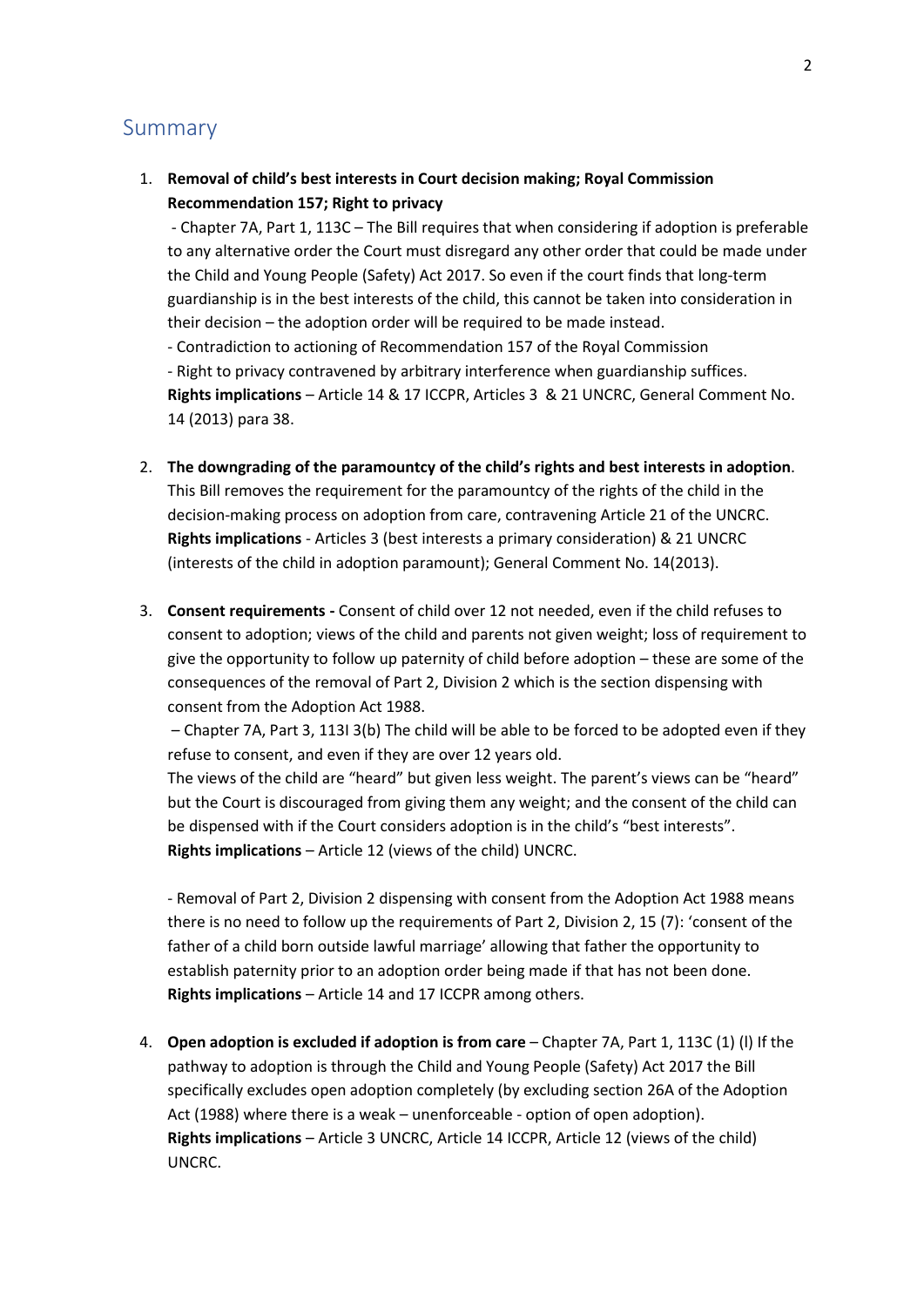#### 5. **Timeframe for adoptions**

- Chapter 7A, Part 1, 1 'eligible child'(b) and '*prescribed qualifying period*' (a) - How long before an adoption can be applied for is dependent on the 'eligibility' status of the child (they are deemed eligible when they are the subject of an order to 18, which most children currently in care are) and the *'prescribed qualifying period'*. This '*prescribed qualifying period*' is potentially an extremely short time because the only timeframe stated is 'not less than 2 years' – *only if* the regulations do not state a different time.

- What the timeframe is before an adoption can be ordered should be one of the determining key issues in a decision on the passing of this Bill and yet this is relegated to subordinate legislation.

- There is no recognition in the Bill of time needed for other vulnerable groups, eg. disabled parents, parents from culturally and linguistically diverse (CALD) backgrounds, other groups with intergenerational trauma, etc.

**Rights implications** - Article 14 (Right to a fair hearing) and Article 17, ICCPR, among others.

Chapter 7A, Part 3, 113H - once the adoption application is made, the parents (if they are to be served) are entitled to notice of just 3 business days before the adoption hearing. **Rights implications** – Article 14 & 17, ICCPR. Article 2, UNCRC

#### **6. Criteria for eligibility and assessment of adopters**

– **Who can adopt from care, and criteria for assessment of adopters**

Chapter 7A, Part 2, 113D (1) (c) refers to 'an approved carer, **or an approved carer of a class**, prescribed by the regulations'. As th[e Children and Young People \(Safety\) Regulations 2017](http://classic.austlii.edu.au/au/legis/sa/consol_reg/caypr2017421/) do not currently have any sections describing approved carers, this would seem to create an additional definition of 'approved carer' – but again with no indication of what the criteria would be, and no clear reason to not have this criteria in the Adoption Act itself.

- Other than this undefined category, the adopter can also be eligible if they are an approved carer who has a child in their care for the "*prescribed qualifying period*" (1)(b) or someone with guardianship (1)(a). These are very wide eligibility criteria.

**Rights implications** - ICCPR Article 14 (Right to a fair hearing); Articles 3 & 21, UNCRC**,**  Articles 24 & 26, ICCPR.

Chapter 7A, Part 2, 113E: This Bill sets a potentially much lower threshold for criteria used to assess potential adopters from care and this raises questions about the best interests of the child, and the potential for discrimination against children in care because of different criteria than adoptions through the Adoption Act 1988.

- Despite there being full and comprehensive criteria for adopters in the [Adoption \(General\)](https://www.legislation.sa.gov.au/LZ/C/R/Adoption%20(General)%20Regulations%202018.aspx)  [Regulations 2018,](https://www.legislation.sa.gov.au/LZ/C/R/Adoption%20(General)%20Regulations%202018.aspx) no criteria for adopters is stated in the Bill – except that the "requirements" will again be set out in the regulations – of an Act based on Child Protection, not Adoption.

**Rights implications** - Article 14 (Right to a fair hearing) ICCPR; Articles 3 & 21, UNCRC**;**  Articles 24 & 26, ICCPR.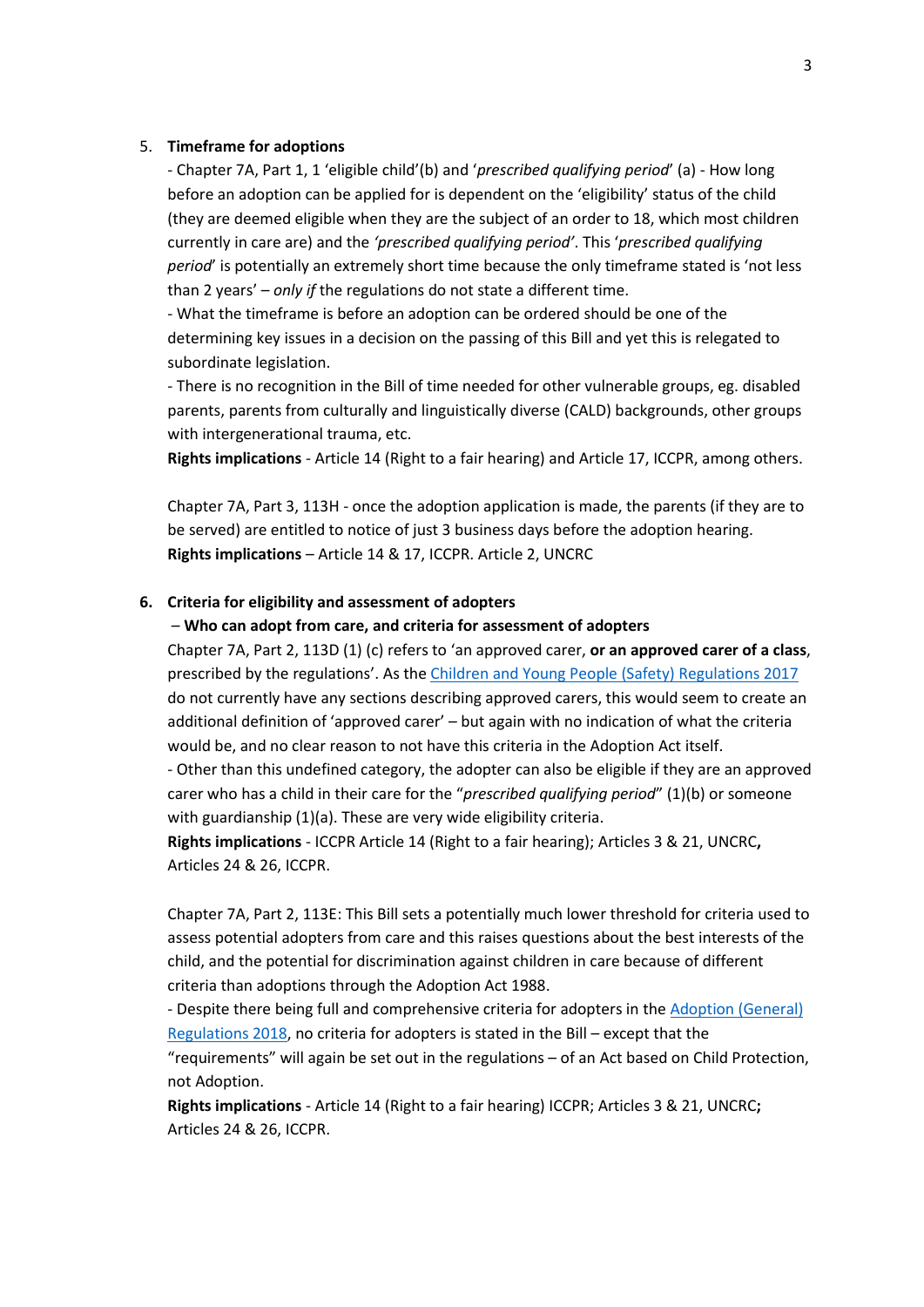7. **Possible unforeseen consequence** of 113F 'Eligible carer need not be in a relationship' potentially places vulnerable children at further risk. The intention may have just been to allow single people to adopt, but the concern is that it appears to allow adoption by someone in a relationship where their partner does not also adopt the child (which was excluded within the Adoption Act 1988). This is also linked to the concern about extremely wide eligibility criteria.

**Rights implications** - Articles 3 and 21, UNCRC**,** Articles 24 and 26 UCCPR.

- **8. Rights relating to culture and ethnic group** The rights of children-then-adults of ethnic, religious or linguistic minorities to maintain their connections to their language and culture e.g. CALD are a group usually recognised as vulnerable but ignored in this Bill. **Rights implications** – Article 27, ICCPR; Article 30, UNCRC.
- **9. Lack of equal protection** under the law due to age. For example: a child is removed at or near birth and foster-to-adopted by an 'eligible carer'. The child is then adopted at 1 to 2 years old. They have no right to be told they are adopted within this Bill or the Adoption Act 1988, as well as no point where they can consent (despite being a 'party'). There are no proactive measures within this Bill to allow them a voice to provide equality due to their age status as an infant/young child at the time of the adoption. **Rights implications** - Article 26 ICCPR; Article 2 UNCRC.
- **10. 'inhuman and degrading treatment' and lack of review rights**  sealed birth certificates to 18 years old - and beyond 18 at the discretion of the Chief Executive/delegates, and the restrictions around access to identity information. **Rights implications** – Articles 7 & 14, ICCPR.
- **11. The right to impart information and ideas of all kinds** limited for those adopted, with an offence carrying a maximum penalty of \$40,000 or imprisonment for 4 years. **Rights implications** – Article 19, ICCPR.
- 12. The right of children in care to follow up welfare checks is ignored in this Bill. **Rights implications** – Articles 20 & 25, UNCRC

In every case, the rights limitations or abrogation this Bill enables are not reasonable or reasonably justified because adoption is a non-evidence based, highly controversial practice, and alternative measures are available which provide stability without loss of rights.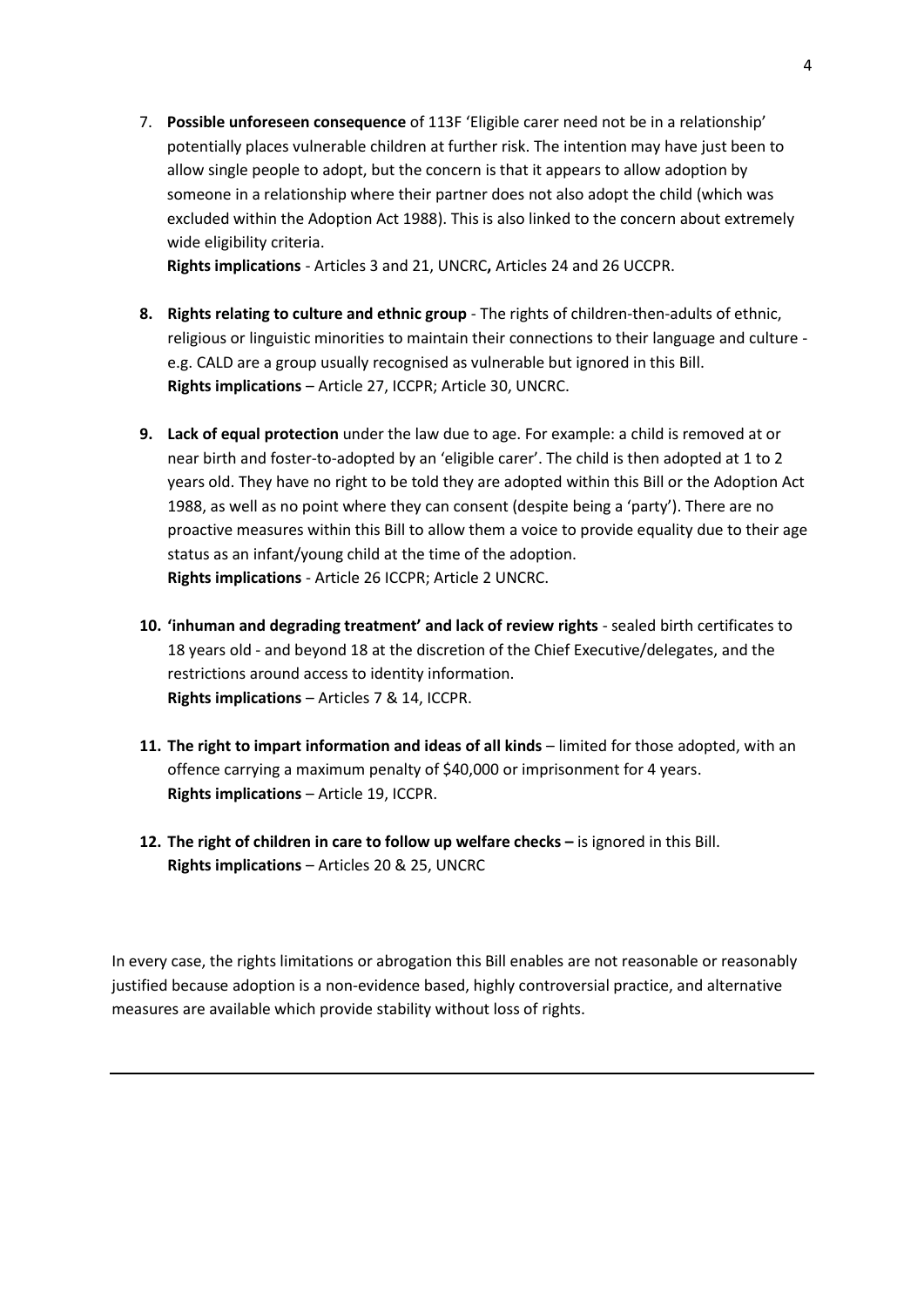## <span id="page-4-0"></span>1. Removal of the child's best interests in Court decision making.

According to 113C(1) (i) **adoption is not required to be "clearly preferable to any alternative order" like long-term guardianship.** Adoption can be the worst option, yet under this clause, if adoption is applied for, it will be the \*only\* option because the court *cannot take into account an alternative order like long-term guardianship* – even if it is preferable!

### **The Children and Young People (Safety) (Miscellaneous) Amendment Bill 2020 Chapter 7A, Part 1, 113C – Modification of Adoption Act 1988**

(1) (e) section 10(1) of that Act is modified such that, in considering whether adoption is preferable to any alternative order that may be made under the laws of the State or the Commonwealth, the Court—

(i) **must disregard any order that may be made under this Act;** and

(ii) must have regard to the operation of Part 2 of Chapter 2 of this Act;

"modifies":

#### **Adoption Act 1988 Part 2, Division 1**

10-[No adoption order in certain circumstances](http://www5.austlii.edu.au/au/legis/sa/consol_act/aa1988107/s10.html)

(1) The Court will not make an adoption order in relation to a child who is less than 18 years of age unless satisfied that adoption is in the best interests of the child and, taking into account the rights and welfare of the child, **clearly preferable to any alternative order that may be made under the laws of the State or the Commonwealth**.

Chapter 7A, Part 1, 113C (i) prevents the consideration of any alternative order which may be preferable to an adoption order because any other long-term order is specifically ruled out due to being in "this act" ie the Children and Young People (Safety) Act 2017.

Chapter 7A, Part 1, 113C in (ii) directs the court outside of the Act where best interests of the child are not paramount by saying the Court must have regard to the operation of Part 2 of Chapter 2 of the Children and Young People (Safety) Act 2017 when considering whether adoption is preferable to any alternative order.

This makes a mockery of any best interest decision. If the Court is required to make an adoption order even if there are other clearly preferable alternative orders that are in the child-then-adult's best interests just because the Court "must disregard any order" in the Children and Young People (Safety) Act, then this prevents the Court from truly considering the child's best interests.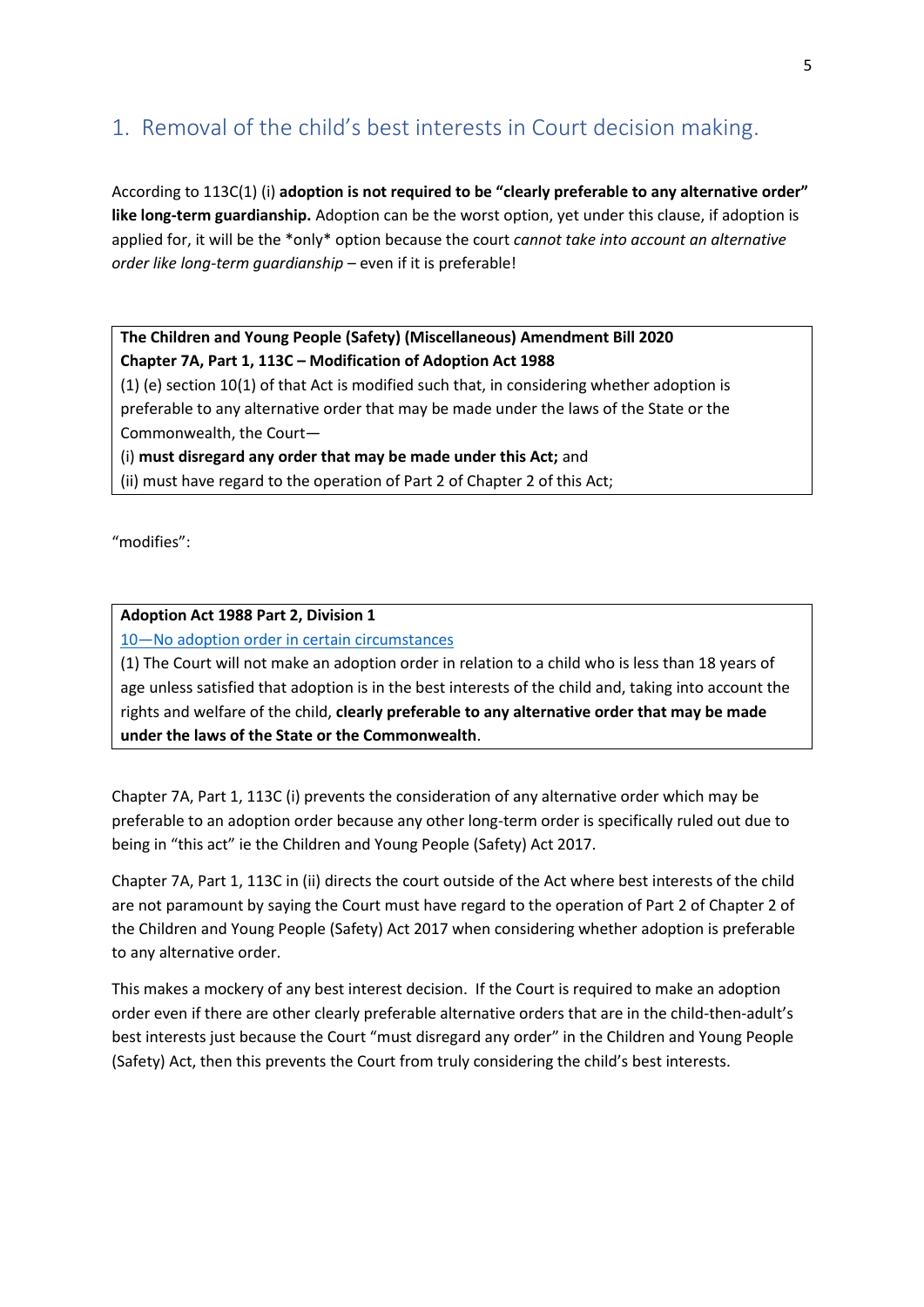The Court is told to "have regard to the operation of Part 2, Chapter 2" (below) in the Children and Young People (Safety) Act which places the safety of children as paramount, whereas the Adoption Act at Section 3 – Objects and guiding principles, (1) (a) – following the UNCRC (Article 21) states that the "best interests, welfare and rights of the child concerned, both in childhood and in later life, must be the paramount consideration in adoption law and practice".

*"In respect of adoption (art. 21), the right of best interests is further strengthened; it is not simply to be "a primary consideration" but "the paramount consideration". Indeed, the best interests of the child are to be the determining factor when taking a decision on adoption, but also on other issues."(General Comment No. 14 (2013) para 38)*

#### **Children and Young People (Safety) Act 2017**

#### **Chapter 2, Part 2—Priorities in the operation of this Act**

#### **7—[Safety of children and young people paramount](http://classic.austlii.edu.au/au/legis/sa/consol_act/caypa2017312/s7.html)**

The paramount consideration in the administration, operation and enforcement of this Act must always be to ensure that children and young people are protected from harm.

**8—[Other needs of children and young people](http://classic.austlii.edu.au/au/legis/sa/consol_act/caypa2017312/s8.html)**

(1) In addition to the paramount consideration set out in section 7, and without derogating from that section, the following needs of children and young people are also to be

considered in the administration, operation and enforcement of this Act:

(a) the need to be heard and have their views considered;

- (b) the need for love and attachment;
- (c) the need for self-esteem;
- (d) the need to achieve their full potential.
- (2) To avoid doubt, the requirement under this section applies to the Court.

(3) Without derogating from any other provision of this Act, it is desirable that the connection of children and young people with their biological family be maintained.

#### **9—[Wellbeing and early intervention](http://classic.austlii.edu.au/au/legis/sa/consol_act/caypa2017312/s9.html)**

Without limiting a provision of this or any other Act or law, State authorities whose functions and powers include matters relating to the safety and welfare of children and young people must have regard to the fact that early intervention in matters where children and young people may be at risk is a priority.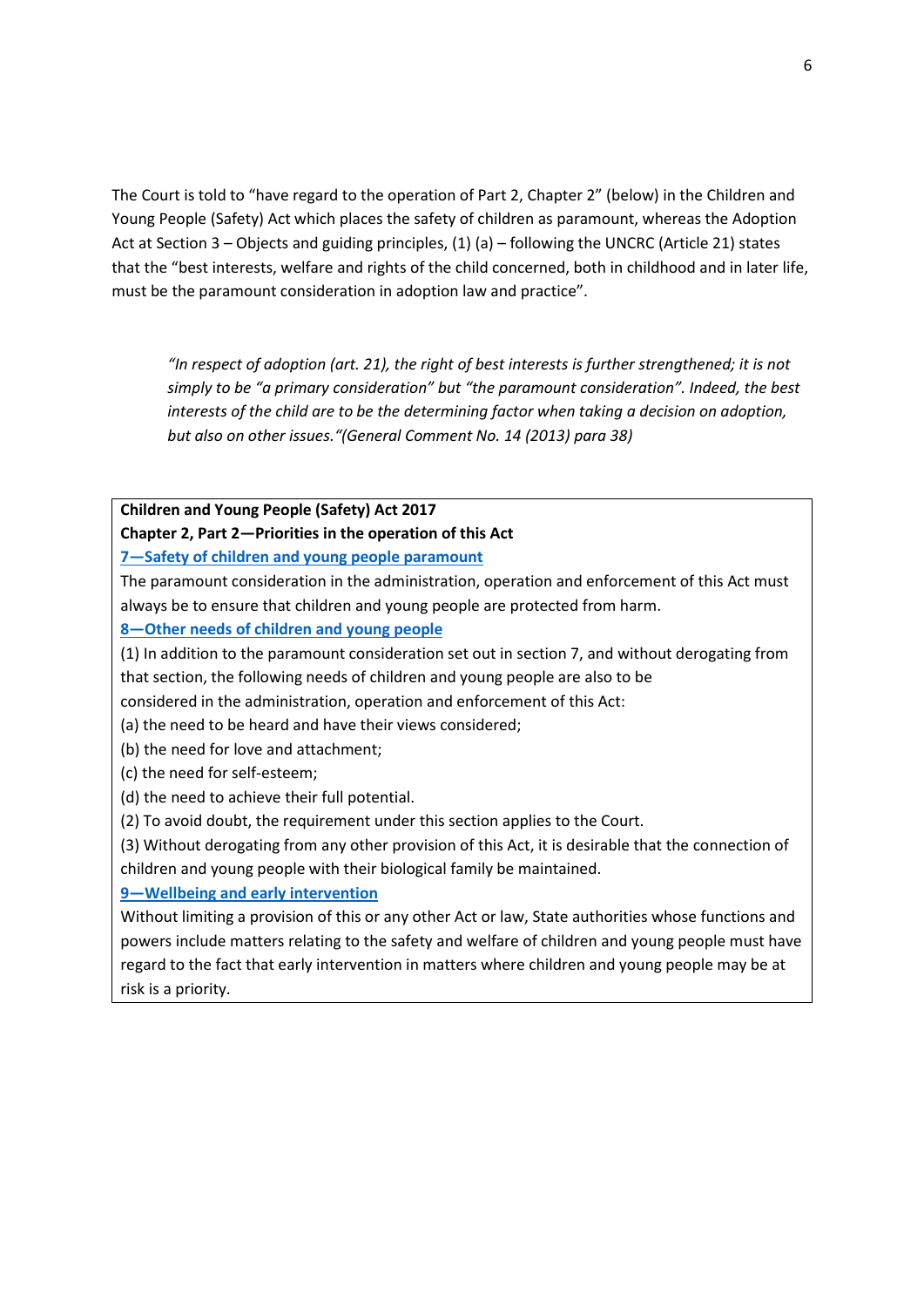A comparison with NSW adoption from care shows the opposite approach which retains the paramountcy of the best interests of the child, and even *suggests other orders* which should be compared and taken into account, to ensure that best interest principles are fully applied:

#### **NSW Adoption Act 2000**

#### **Part 9 – Adoption orders**

[90 Court to be satisfied as to certain matters](https://www.legislation.nsw.gov.au/view/whole/html/inforce/current/act-2000-075#sec.90)

 (3) The Court may not make an adoption order unless it considers that the making of the order would be clearly preferable in the best interests of the child than any other action that could be taken by law in relation to the care of the child.

Note—

Other action that could be taken in relation to a child includes a parenting order under the Family Law Act 1975 of the Commonwealth or a care order under the Children and Young Persons (Care and Protection) Act 1998. Part 1 of Chapter 4 describes the persons who may be adopted and the persons who may adopt.

This "modification" also appears to contradict and nullify Royal Commission Recommendation 157 which was to:

Consider the question of adoption where that is in the best interests of the child **and an Other Person Guardianship order would not be appropriate**.

The Children and Young People (Safety) (Miscellaneous) Amendment Bill 2020 has not yet passed of course, but Minister Sanderson did announce her intention to implement the promotion of adoption from care in September 2019. Yet according to the 2020 Recommendation Update - [PDF here](https://www.childprotection.sa.gov.au/child-protection-initiatives/system-reform/safe-and-well) this 'Accepted' Recommendation is in Phase 3, and the progress is advised as 'implementing' – when it seems what is being implemented is the direct opposite.

#### *Article 17 ICCPR*

## *1. No one shall be subjected to arbitrary or unlawful interference with his privacy, family, home or correspondence, nor to unlawful attacks on his honour and reputation.*

*2. Everyone has the right to the protection of the law against such interference or attacks.*

The right to privacy is limited by the amendments in the Bill to the extent that they interfere with families and sever ties between families through the adoption order or distort them in kin adoption. As any removal of a child – however warranted and necessary – limits rights, the actual legal severance of the child then adult is an even more radical limitation. Adoption is a highly controversial practice and Article 17 (1) of the ICCPR also states that the interference should not be unlawful or arbitrary. Due to the lack of an evidence base supporting the supposed long-term positive effects of adoption, any decision made to apply an adoption order is, by definition, an arbitrary decision.

The alternative option of long-term guardianship which does not use such a radical approach to enable care exists, yet this Bill specifically excludes the use of any alternative care order in the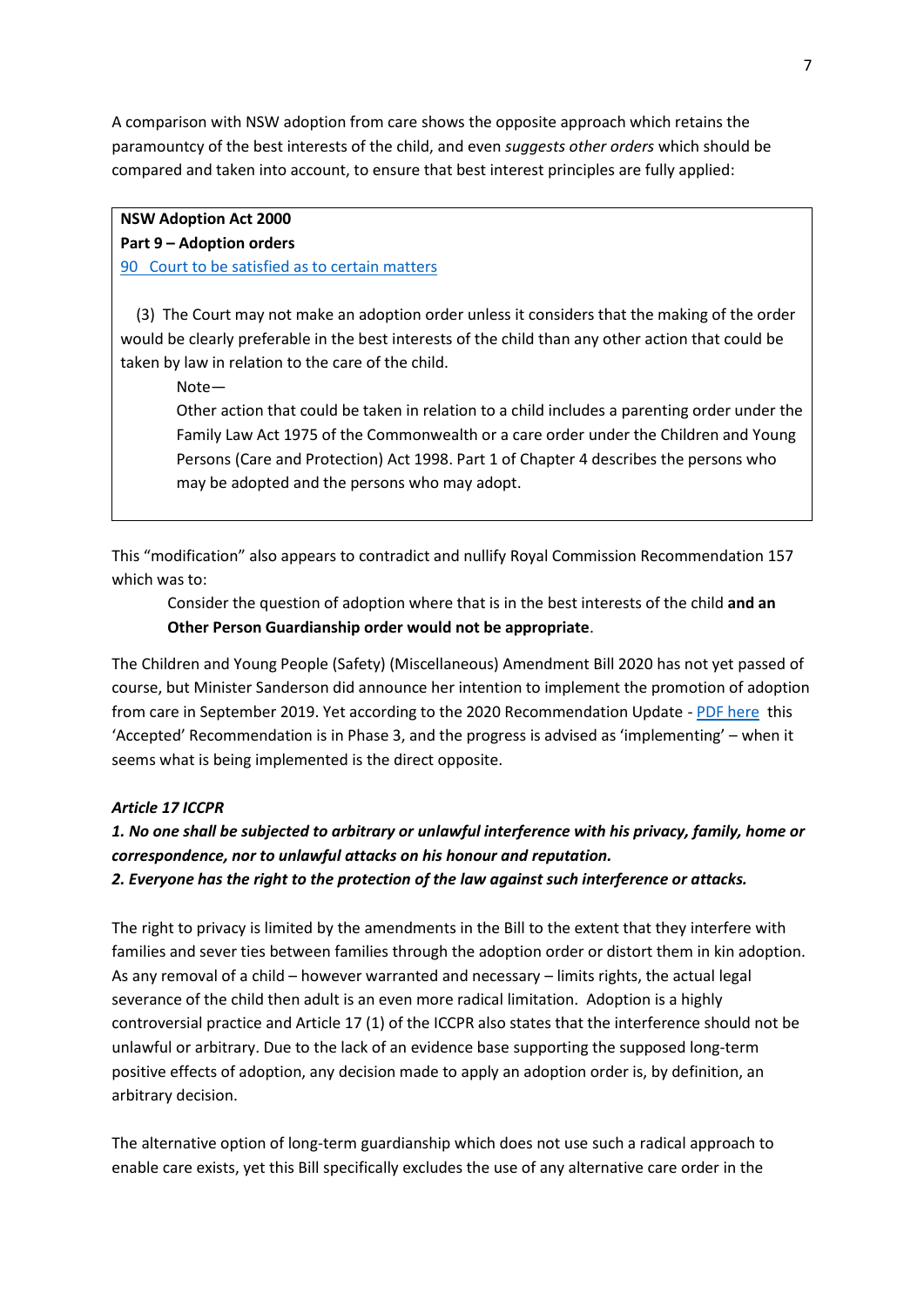Children and Young People (Safety) Act and leaves the Court with no ability to make a decision based on the child-then-adult's best interests.

With this Bill, a child-then-adult who is under a long-term guardianship order in safe, stable and supportive permanent care could lose their birth certificate, their identity, their relationship rights to their siblings and extended family, and their ancestry – for life – even if such a loss and radical severing was not considered to be their 'best interests'.

*Article 14 & 17 ICCPR, Articles 3 (best interests a primary consideration) & 21 UNCRC (interests of the child in adoption paramount).* 

# <span id="page-7-0"></span>2. The downgrading of the paramountcy of the child's rights and best interests in adoption

Article 21 of the Convention on the Rights of the Child: *"States Parties that recognize and/or permit the system of adoption shall ensure that the best interests of the child shall be the paramount consideration..."*

If paramountcy applies:

*"It is not sufficient to state in general terms that other considerations override the best interests of the child; all considerations must be explicitly specified in relation to the case at hand, and the reason why they carry greater weight in the particular case must be explained. The reasoning must also demonstrate, in a credible way, why the best interests of the child were not strong enough to outweigh the other considerations. Account must be taken of those circumstances in which the best interests of the child must be the paramount consideration" (*General Comment No. 14 (2013) para 97).

Paramountcy "… *requires that in adoption decisions, the best interests of the child take precedence over all other interests, including those of birth parents, adoptive parents and political, state security or economic interests. It calls for the child and his or her needs to be at the centre of any decisions about adoption*. (Victorian Law Reform Commission: [The best](https://www.lawreform.vic.gov.au/content/5-best-interests-and-rights-child)  [interests and rights of the child](https://www.lawreform.vic.gov.au/content/5-best-interests-and-rights-child) 5.7)

This is a stronger protection of best interests and rights than the 'primacy' stated at Article 3 *"In all actions concerning children, whether undertaken by public or private social welfare institutions, courts of law, administrative authorities or legislative bodies, the best interests of the child shall be a primary consideration."* Convention on the Rights of the Child.

- and it is certainly stronger than what is stated in this Bill, where 'safety' is paramount, and best interests (with no mention of rights) do not have primacy let alone paramountcy.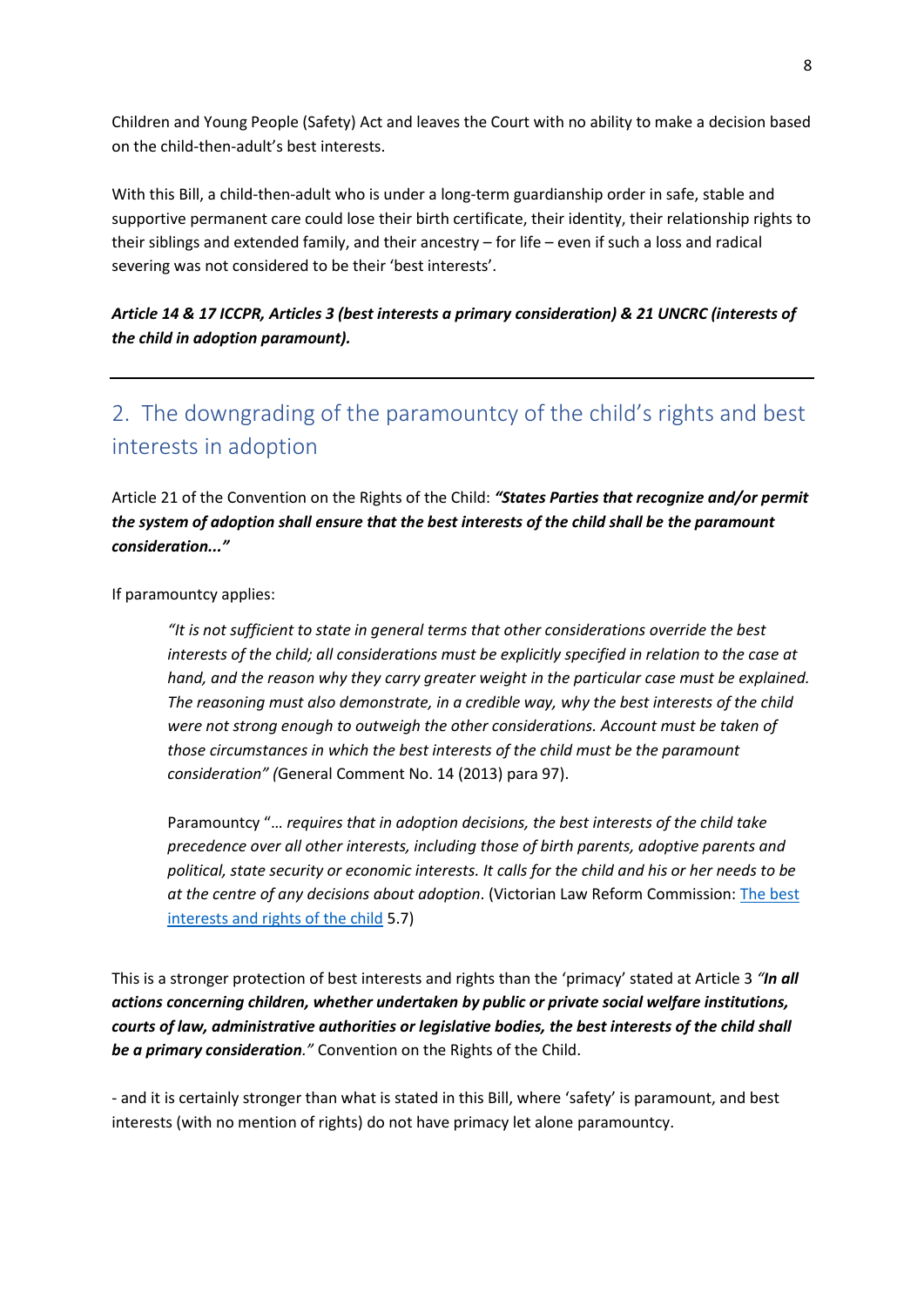## **Part 2—Amendment of Children and Young People (Safety) Act 2017 4—Amendment of section 8—Other needs of children and young people**

(2) Section 8—after subsection (3) insert:

(4) Each person or body involved in the administration, operation and enforcement of this Act must, when performing a function or exercising a power in relation to a child or young person, act in the **best interests** of that child or young person (however, this subsection does not displace, and cannot be used to justify the displacement of section 7).

A hybrid chapter of the Adoption Act is created in the Children and Young People (Safety) Act 2017 with the addition of 7a. The only purpose for this seems to be to remove the rights and welfare of the child as paramount from the decision-making process in adoption - ignoring one of the key requirements of the Convention on the Rights of the Child on adoption: Article 21.

The Convention on the Rights of the Child General Comment No. 14 (2013) explicitly and repeatedly emphasises the necessity and importance of rights to the child's best interests. It also advises that the concept of the child's best interests has been abused by Governments and other State authorities (para 34) and recommends formal processes with strict procedural safeguards to prevent this. An argument might be made that being required to refer to [Chapter 2, Part 2](http://classic.austlii.edu.au/au/legis/sa/consol_act/caypa2017312/) of the Children and Young People (Safety) Act 2017 could give meaning to the concept of best interests, a[t Section 8](http://classic.austlii.edu.au/au/legis/sa/consol_act/caypa2017312/s8.html)  where being heard, love, attachment, self-esteem and reaching full potential are listed as needs of the child. But this potential 'addition' does not add procedural instructions. It just adds extra terms that are similarly open to misinterpretation at the cost of downgrading a child's best interests and rights from the foremost consideration to just 'one' of many considerations.

*"With regard to implementation measures, ensuring that the best interests of the child are a primary consideration in legislation and policy development and delivery at all levels of Government demands a continuous process of child rights impact assessment (CRIA) to predict the impact of any proposed law, policy or budgetary allocation on children and the enjoyment of their rights, and child rights impact evaluation to evaluate the actual impact of implementation" (*General *Comment No. 14 (2013) para 35).*

Without procedural safeguards, the concept of 'best interests' or even the additional 'needs' stated at Section 8 of Chapter 2, Part 2, can allow the abuse of discretionary powers based on individual value judgements – and there are disturbingly wide discretionary powers provided to the Chief Executive and her delegates in this Bill combined with the removal of the paramountcy concept.

*"An adult's judgment of a child 's best interests cannot override the obligation to respect all the child's rights under the Convention*" (General comment No. 13(2011), para 61).

Moving adoption decisions into the Children and Youth (Safety) Act 2017 does not add any procedural benefits for the child-then-adult and instead means a child's best interests and rights may be set aside. Best interests themselves are not treated as primary, and this Bill removes protections that prevent their interests being placed on a par with others – including the interests of the State wanting to funnel children into adoption as a cost-saving and accountability-avoiding measure.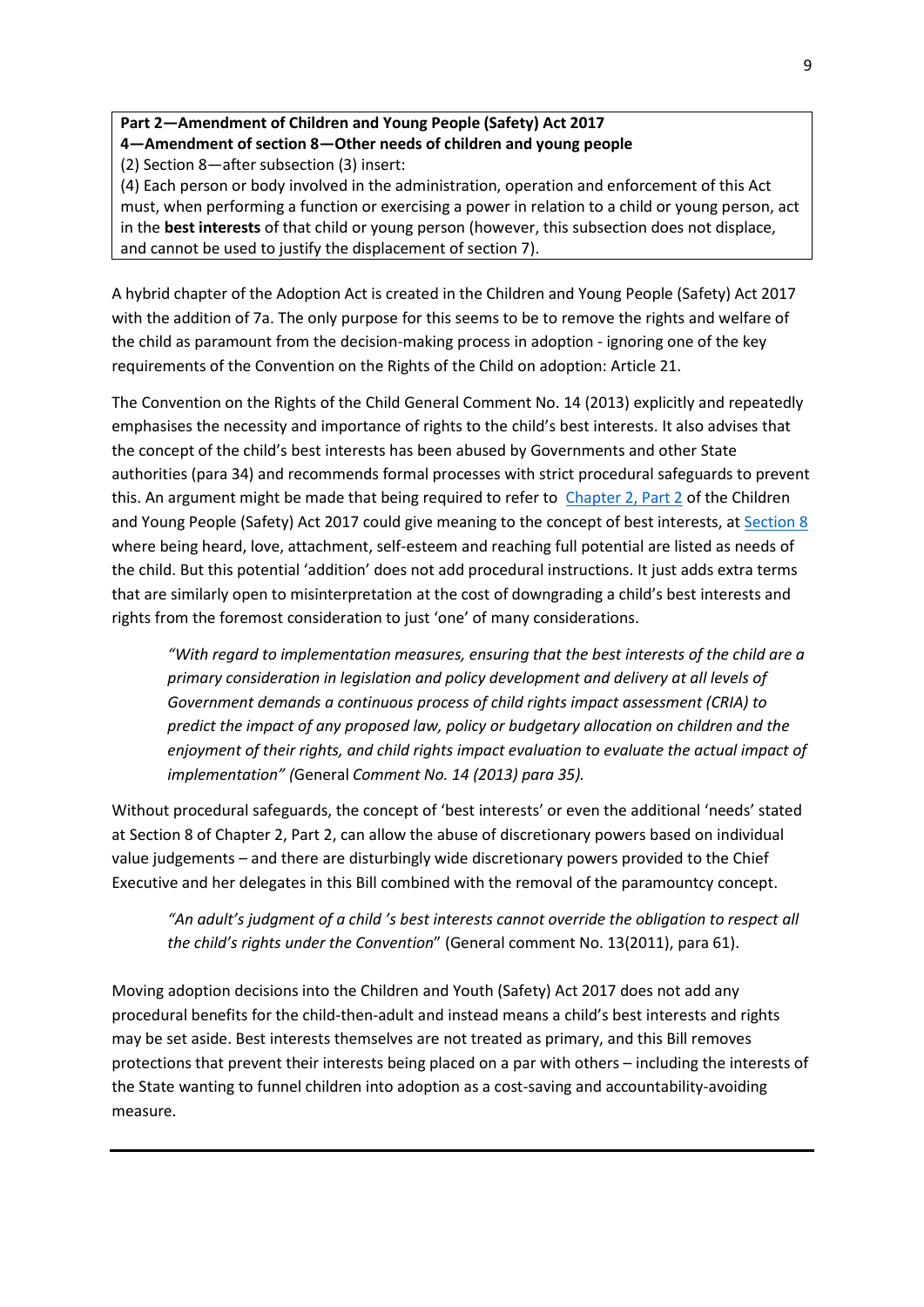## <span id="page-9-0"></span>3. Consent requirements and views of the child and parents

**Consent of child over 12 not needed, even if the child refuses to consent to adoption; views of child and parents not given weight; loss of requirement to follow up paternity of child before adoption, other limitations.**

Removal of Part 2, Division 1, 8A in the Adoption Act 1988 to be replaced with 113K in the Children and Young People (Safety) (Miscellaneous) Amendment Bill 2020 limits the right of the child to have their views considered.

#### **Adoption Act 1988**

#### **Part 2, Division 1**

**8A—[Court must consider opinion of child](http://www5.austlii.edu.au/au/legis/sa/consol_act/aa1988107/s8a.html)** – is removed:

(1) Before making an order for the adoption of a child **of or over 5 years of age**, the Court must interview the child to determine what the child's opinion is in relation to the proposed order (unless satisfied that the child is intellectually incapable of expressing an opinion).

(2) An interview under this section must not be conducted in the presence of any party to the adoption.

(3**) In determining whether to make an order for adoption of a child the Court must take into account any opinion expressed by the child in an interview under this section.**

(4) The Court may determine the weight to be given to an opinion expressed by a child in an interview under this section, taking into account the age of the child and any other factors the Court considers relevant

– and this is what replaces 8A:

#### **The Children and Young People (Safety) (Miscellaneous) Amendment Bill 2020**

#### **113K—Views of child or young person to be heard**

(1) In proceedings on an application for an adoption order contemplated by this chapter, a child or young person to whom the application relates must be given a reasonable opportunity to

personally present to the Court their views related to the proposed adoption.

(2) However, subsection (1) does not apply if the Court is satisfied that—

(a) the child or young person is not capable of doing so; or

**(b) to do so would not be in the best interests of the child or young person.**

(3) Subsection (1) applies whether or not the child or young person is represented by a legal practitioner in the proceedings.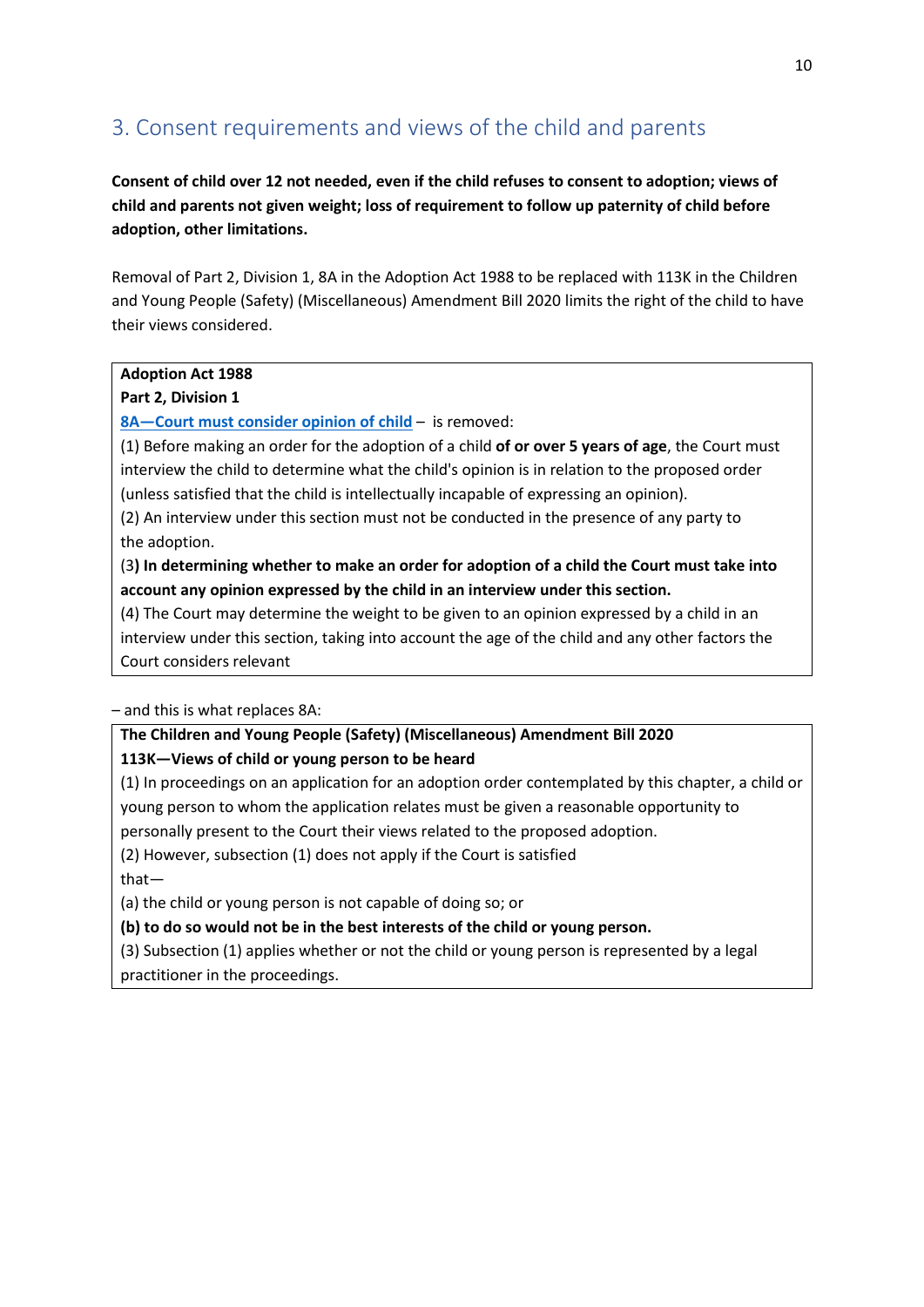2(e) in 'Objects and guiding principles' remains, but seems to be contradicted by 113K (and 113I(3) among others).

#### **Adoption Act 1988**

#### **Part 1, 3 – [Objects and guiding principles](http://www5.austlii.edu.au/au/legis/sa/consol_act/aa1988107/s3.html)** – is retained:

(2)(e) if a child is able to form views on a matter concerning the child's adoption, the child must be given an opportunity to express those views freely and those views are to be given **due weight in accordance with the developmental capacity of the child and the circumstances;**

There appears to be an expectation that the child should be able to "personally present to the Court their views related to the proposed adoption" (with no safeguard of privacy noted as there was in 8A) rather than having a private interview. An "opportunity to present views" is very different to a requirement that the Court "must take into account any opinion expressed by the child".

The removal of **Part 2, Division 2 of the Adoption Act 1988** which is made up of Sections 15 to 19 over two pages in the Act enables:

- accidental or intended removal of the need to follow up the requirements of Part 2, Division 2, 15 (7) regarding 'consent of the father of a child born outside lawful marriage' and allowing that father the opportunity to establish paternity.
- a new power to be added which allows a child over 12 to be adopted against their wishes, and without their consent.

**Children and Young People (Safety) (Miscellaneous) Amendment Bill 2020 113C – Modification of Adoption Act 1988** 

(1)(h) Part 2 Division 2 of that Act does not apply

#### **Adoption Act 1988**

#### **Part 2, Division 2—Consent to adoption**

#### 15—**[Consent of parent or guardian](http://www5.austlii.edu.au/au/legis/sa/consol_act/aa1988107/s15.html)**

(1) to (6) [includes details of consent of mother and revocation of consent  $- n/a$ ]

**(7) The consent of the father of a child born outside lawful marriage** is not required unless his paternity is recognised under the law of this State *but if it appears to the Court that a particular person may be able to establish paternity of the child (not being a person whose paternity arises from unlawful sexual intercourse with the mother), the Court will not proceed to make an adoption order without allowing that person a reasonable opportunity to establish paternity.* 

In the Adoption Act 1988 if a child is 12 or over and does not consent to the adoption, the adoption order will not be made unless the child appears to be intellectually incapable of giving consent. Under this Bill they can be forced to be adopted if it appears to the court that adoption is in their "best interests….despite the lack of, or refusal of such consent". Again, no information is given about requirements for assessing best interests.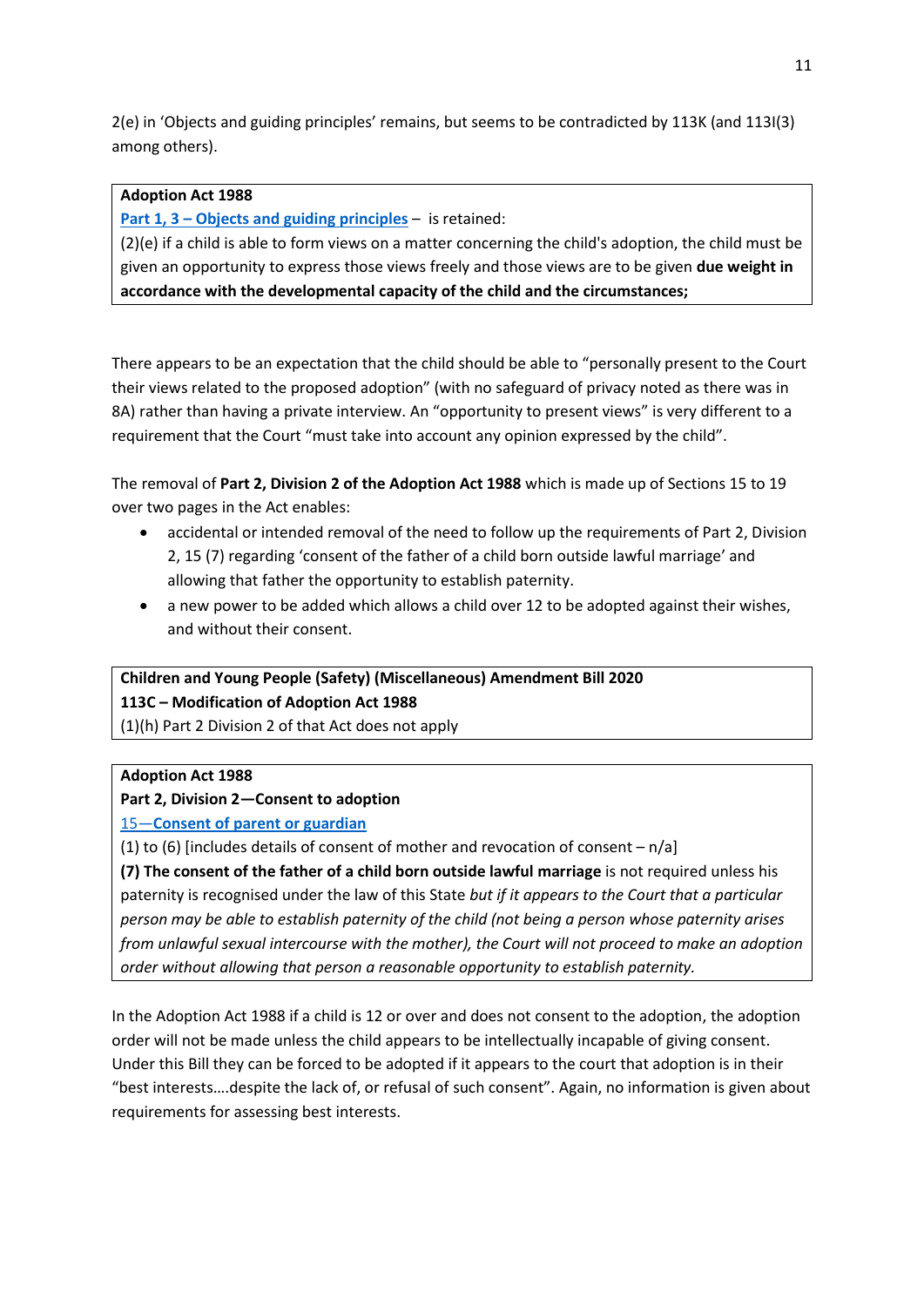**Adoption Act 1988**

**Consent of the child Part 2, Division 2**

**16—[Consent of child](http://www5.austlii.edu.au/au/legis/sa/consol_act/aa1988107/s16.html)**

(1) *An adoption order will not be made in relation to a child over the age of 12 years unless—*

#### *(a) the child has consented to the adoption*; and

(b) 25 days have elapsed since the giving of consent; and

(c) the Court is satisfied, after interviewing the child in private, that the child's consent is genuine and the child does not wish to revoke it.

(and)

#### **Part 2, Division 2**

#### **[18-Court may dispense with consents](http://www5.austlii.edu.au/au/legis/sa/consol_act/aa1988107/s18.html)**

(1) The Court may dispense with the consent of a person (other than the child) to an adoption where it appears to the Court—

(a) that the person cannot, after reasonable inquiry, be found or identified; or

(b) that the person is in such a physical or mental condition as not to be capable of properly considering the question of consent; or

(c) that the person has abandoned, deserted or persistently neglected or ill-treated the child; or

(e) that there are other circumstances by reason of which the consent may

properly be dispensed with.

(2) The Court may dispense with the consent of a child to an adoption where it appears to the

Court that the child is intellectually incapable of giving consent.

(3) An application may be made under this section by the Chief Executive or a party to the adoption (including the child)

but in the Bill:

### **Children and Young People (Safety) (Miscellaneous) Amendment Bill 2020**

**113I (3)** The Court may dispense with the consent of a child or young person in relation to an adoption order contemplated by this Chapter where it appears to the Court—

(a) that the child or young person is not capable of properly considering the question of consent, or giving such consent;

or

(b) that it is in the best interests of the child or young person that the adoption order be made *despite the lack of, or refusal, of such consent***.**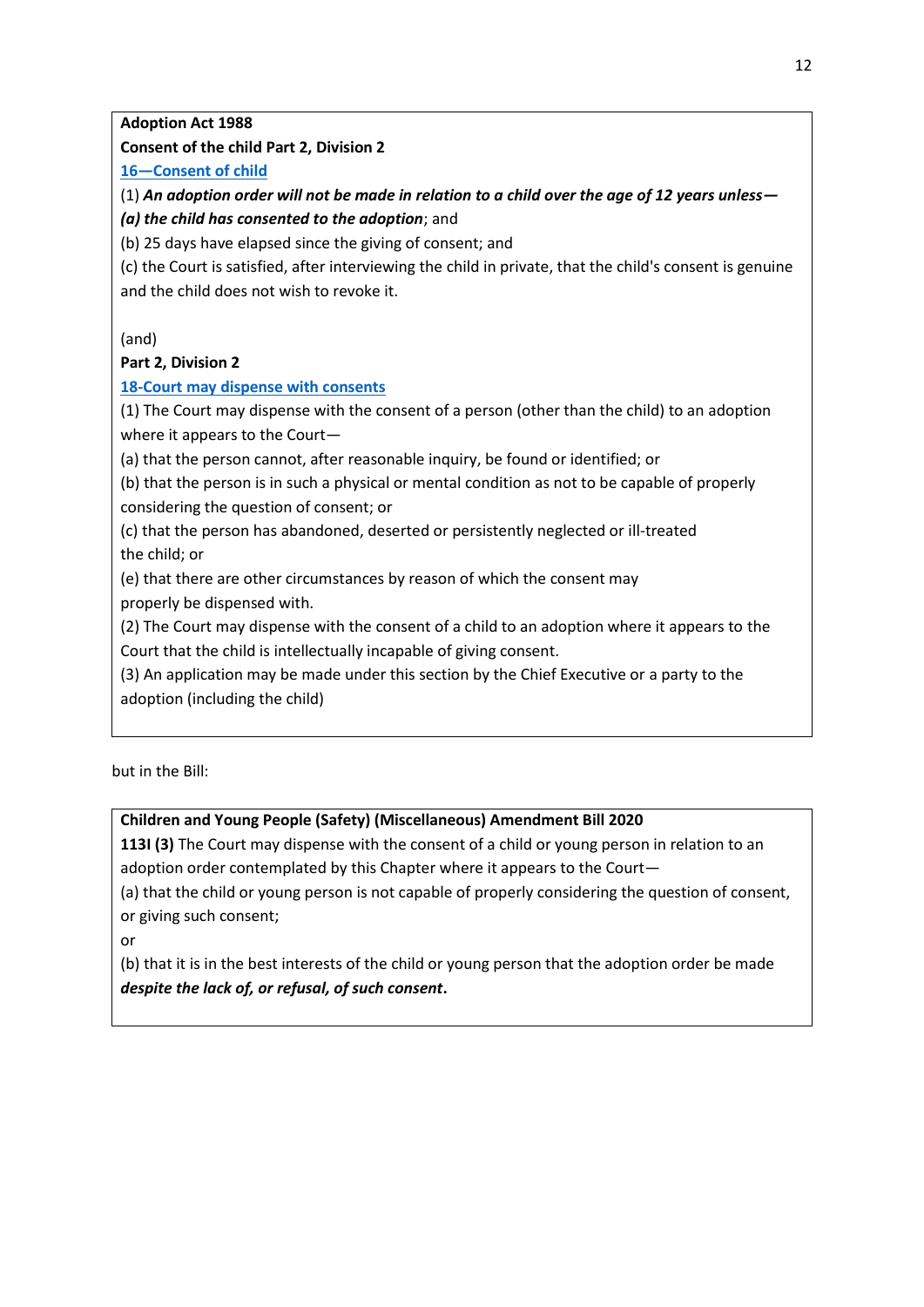#### *Article 12 UNCRC*

*1. States Parties shall assure to the child who is capable of forming his or her own views the right to express those views freely in all matters affecting the child, the views of the child being given due weight in accordance with the age and maturity of the child.* 

*2. For this purpose, the child shall in particular be provided the opportunity to be heard in any judicial and administrative proceedings affecting the child, either directly, or through a representative or an appropriate body, in a manner consistent with the procedural rules of national law.* 

With this Bill, the views of the child are "heard" but the Court is prevented from giving them proper consideration, and their consent to adoption is dispensed with according to their "best interests".

#### **Other limitations on the views of the child being taken into account:**

The views of the child regarding contact with siblings and other members of their extended family are required to be included as far as possible in a foster care plan, but there is no protection or safeguard to allow the child to see or hear from the siblings and extended family once they are no longer considered related to due to the adoption order. The child moves from an order with a care plan where they are required to be consulted to an order with no plan and no requirements to allow contact.

Also there is the potential for lack of *informed* consent\* of the child given the common misunderstandings in general society about what adoption really means. If the child does "agree" there is also the possibility of coercion. There could be the impression from the child's perspective that they must agree even if they have reservations, especially due to the obvious promotion of adoption from the Department. Skilled, informed, unbiased, independent adoption competent counsellors are needed to assist the child in understanding the implications to be able to give *informed* consent without duress – and no facility for this is mentioned in the Bill.

\*Given the lifelong and drastic implications of adoption, many adoptee rights advocates have concerns that a child should not have the option of consenting to this legal arrangement. A child is not considered mature enough to agree to marriage, or to drink alcohol as a minor, and adoption has a substantial effect on their rights and freedoms as adults (although they are currently also given no option to consent when they do reach adulthood).

#### **The voice of the parent:** The legal status of 'party' to the adoption is removed from the parents:

**Children and Young People (Safety) (Miscellaneous) Amendment Bill 2020** 113C (1) (b) **a reference in that Act to a party to an adoption will be taken not to include a reference to the birth parents of a child.**

A blanket removal of the parents as parties to an adoption makes interpretation of the Adoption Act more difficult as 'Birth-parent' seems to sometimes be used interchangeably with 'party' in the Act.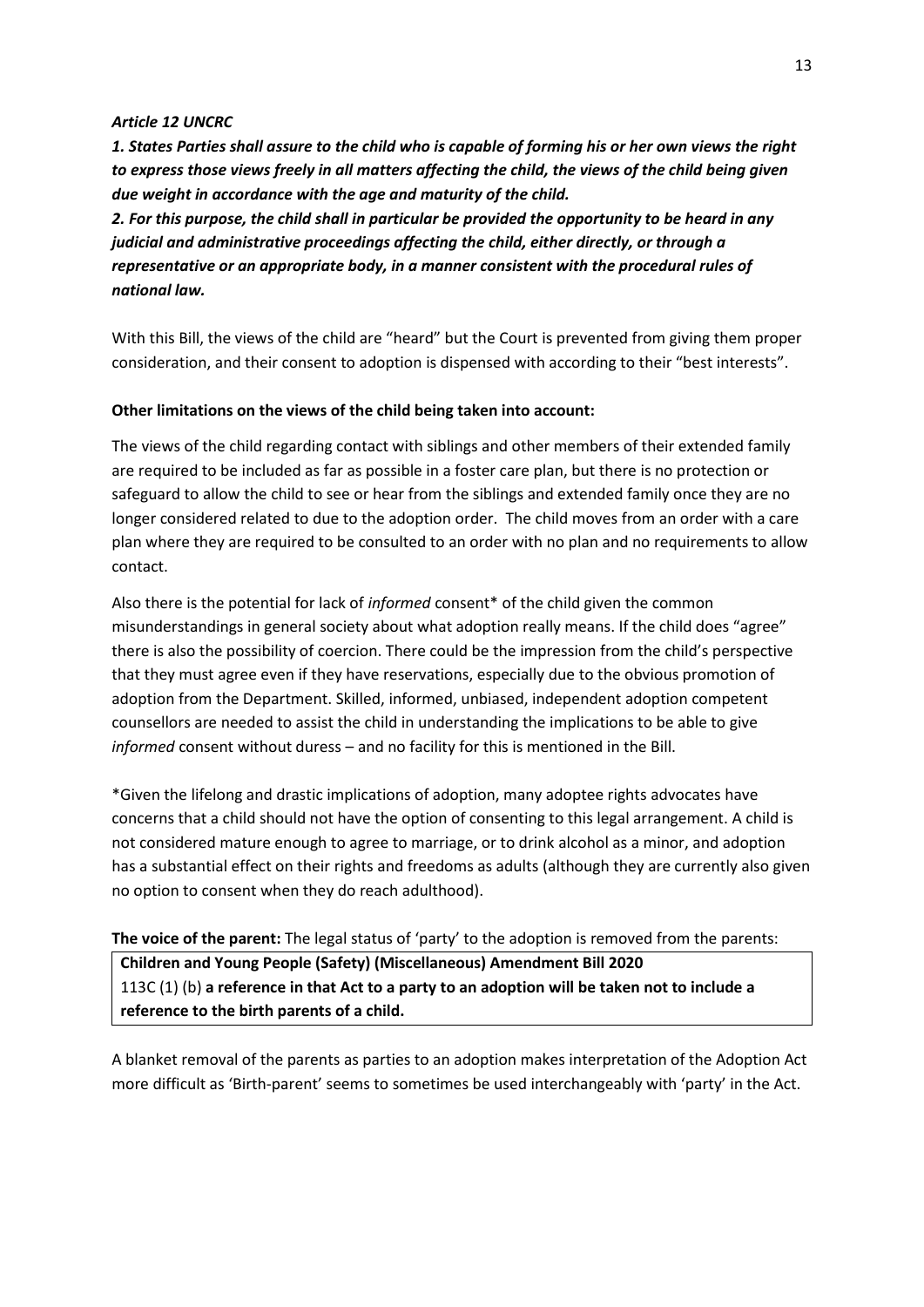#### **113L – Right of birth parents etc to be heard**

(1) In proceedings on an application for an adoption order contemplated by this Chapter, the Court may, on the application of the birth parent or birth parents, or a sibling or siblings, of the child or young person, hear submissions the applicant wishes to make in respect of the child or young person, despite the fact that the applicant is not a party to the proceedings.

(2) However, subsection (1) does not apply if the Court is satisfied that to allow the applicant to do so would not be in the best interests of the child or young person.

#### **113M – Court to have regard to additional matters**

(1) Before making an adoption order contemplated by this Chapter, the Court must have regard to the following matters:

(a) the extent to which the child or young person has formed an attachment to the prospective adoptive parents and any members of their family.

(b) any submissions made in accordance with section 113L;

(c) any other matter prescribed by the regulations.

### **(2) To avoid doubt, nothing in this section requires the Court to seek to give effect to a submission made in accordance with section 113L.**

(3) The requirements under this section are in addition to, and do not derogate from, any other matter to which the Court must have regard.

In this type of suit, the child's best interests should be the determining factor, but this does not mean the rights of the parents should not be taken into account where possible. Yet in this Bill, the intention seems to be to rule out that possibility. The weight of any case a parent might try to make is first removed by removing their 'party' status, then more specifically diluted by 113M (1) and (2) having implications for their right to a fair hearing under Article 14 of the ICCPR:

#### *Article 14 ICCPR*

*All persons shall be equal before the courts and tribunals. In the determination of any criminal charge against him, or of his rights and obligations in a suit at law, everyone shall be entitled to a fair and public hearing by a competent, independent and impartial tribunal established by law.*

## <span id="page-13-0"></span>4. Open adoption is excluded if adoption is from care.

South Australia has no enforceable open adoption in contrast to New South Wales where an 'open adoption' adoption plan becomes part of the adoption order. This SA Bill not only removes the parents as 'party' to the adoption, it also specifically removes 26A of the Adoption Act 1988, which enables 'parties' to engage in an (albeit unenforceable) "open" adoption in South Australia.

The SA Adoption Act 1988 has included what the public understands as 'Open' Adoption provisions at Section 26A [Arrangements between parties to adoption](http://www8.austlii.edu.au/cgi-bin/viewdoc/au/legis/sa/consol_act/aa1988107/s26a.html) since 5<sup>th</sup> October 1997. But these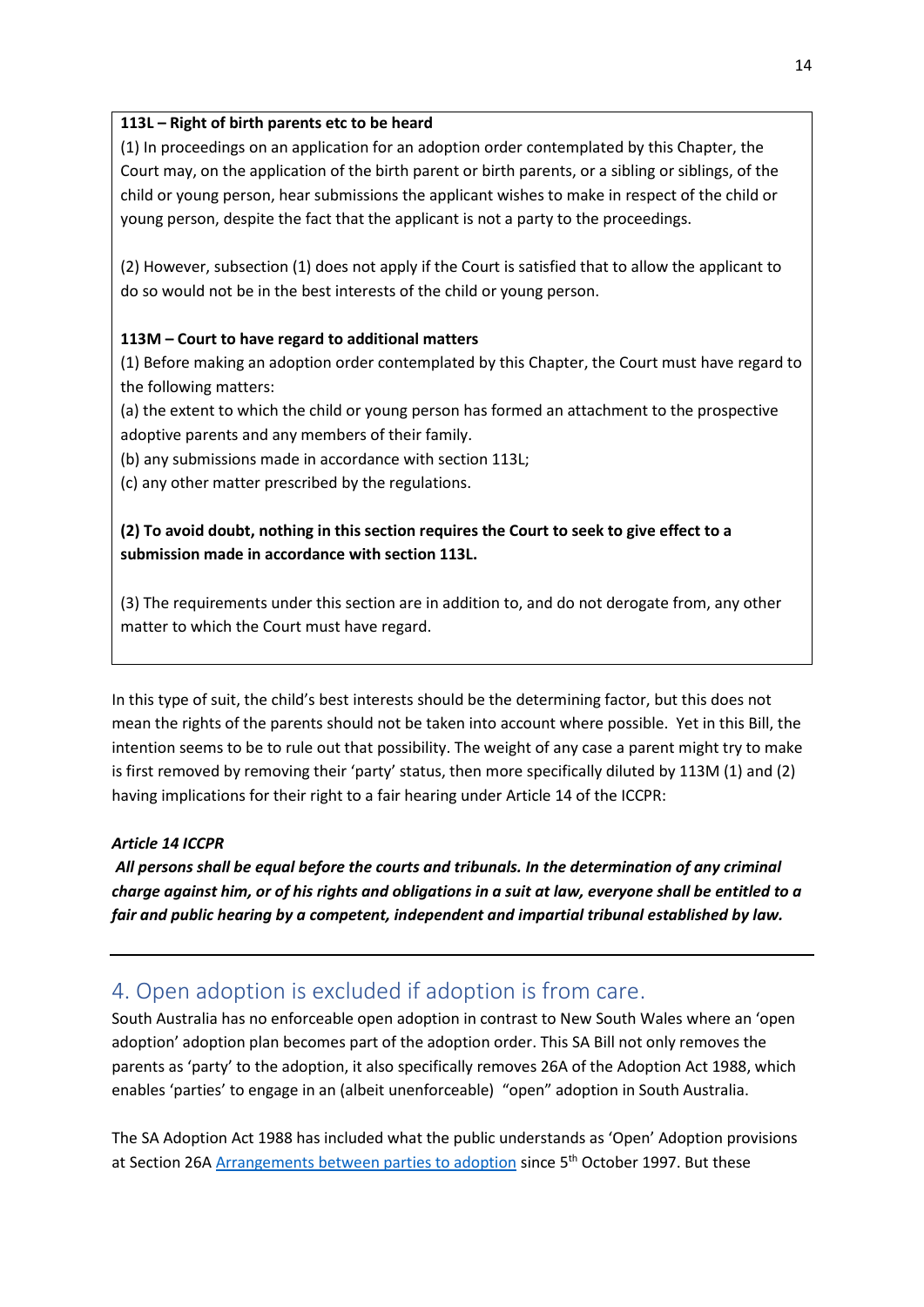arrangements are **"not enforceable in any court and breach of an arrangement or failure to enter into such an arrangement does not affect the validity of an adoption order or of any consent to an adoption,"** (**26A (7) Adoption Act 1988**).

#### **[Adoption Act 1988, Section 26A](http://www8.austlii.edu.au/cgi-bin/viewdoc/au/legis/sa/consol_act/aa1988107/s26a.html)**

 (1) If a party to the adoption or proposed adoption of a child wishes to enter into an arrangement with another party to the adoption for the provision of information, contact or any other matters related to the welfare of the child, or to vary such an arrangement, the Chief Executive will endeavour to facilitate the making of the arrangement or variation.

 (2) For the purposes of this section, the birth parents and the adoptive parents will be taken to be the parties to the adoption.

 (3) The Chief Executive must ensure that the **opinions of the child** (so far as they are ascertainable) are taken into account in formulating any arrangement or variation under this section.

 (4) An arrangement may not be entered into under this section in relation to an adopted child who has attained the age of 18 years and an arrangement relating to an adopted child will terminate on the child attaining the age of 18 years.

 (5) The Chief Executive must ensure that an arrangement entered into under this section, or any variation to such an arrangement, is reduced to writing and that copies of the arrangement or variation are provided to the parties to the arrangement.

 (6) The Chief Executive will maintain a register of arrangements entered into under this section.

 **(7) An arrangement entered into under this section is not enforceable in any court and breach of an arrangement or failure to enter into such an arrangement does not affect the validity of an adoption order or of any consent to an adoption.**

 (8) This section applies only in relation to children adopted after the commencement of this Act.

**Children and Young People (Safety) (Miscellaneous) Amendment Bill 2020** 113C (1) (l) **"Section 26A of that Act does not apply".**

So the parents are not just generally removed as parties, but specifically excluded from making an adoption plan ('open' adoption) with the adopters even if they should want to. This is in stark contrast to NSW legislation where it is required that a non-consenting parent be given as far as possible an opportunity to have an adoption plan ('open' adoption).

With the powers provided to the Chief Executive and her delegates in this Bill, it's unlikely much effort will be expended on persuading parents to "choose" adoption for their child in the system, and it's not clarified whether a "consenting" parent will even be offered the adoption via the Adoption Act 1988, instead of its further restricted and partitioned pathway in the Children and Young People (Safety) Act 2017. If 'open' adoption via the Adoption Act is going to be used as the carrot to get parents to agree to adoption in response to the 'stick' via the Children and Young People (Safety) Act 2017 (if this Bill is passed) of never seeing their children again, then these parents also need to be made aware that any agreement they make with the adopters will be unenforceable.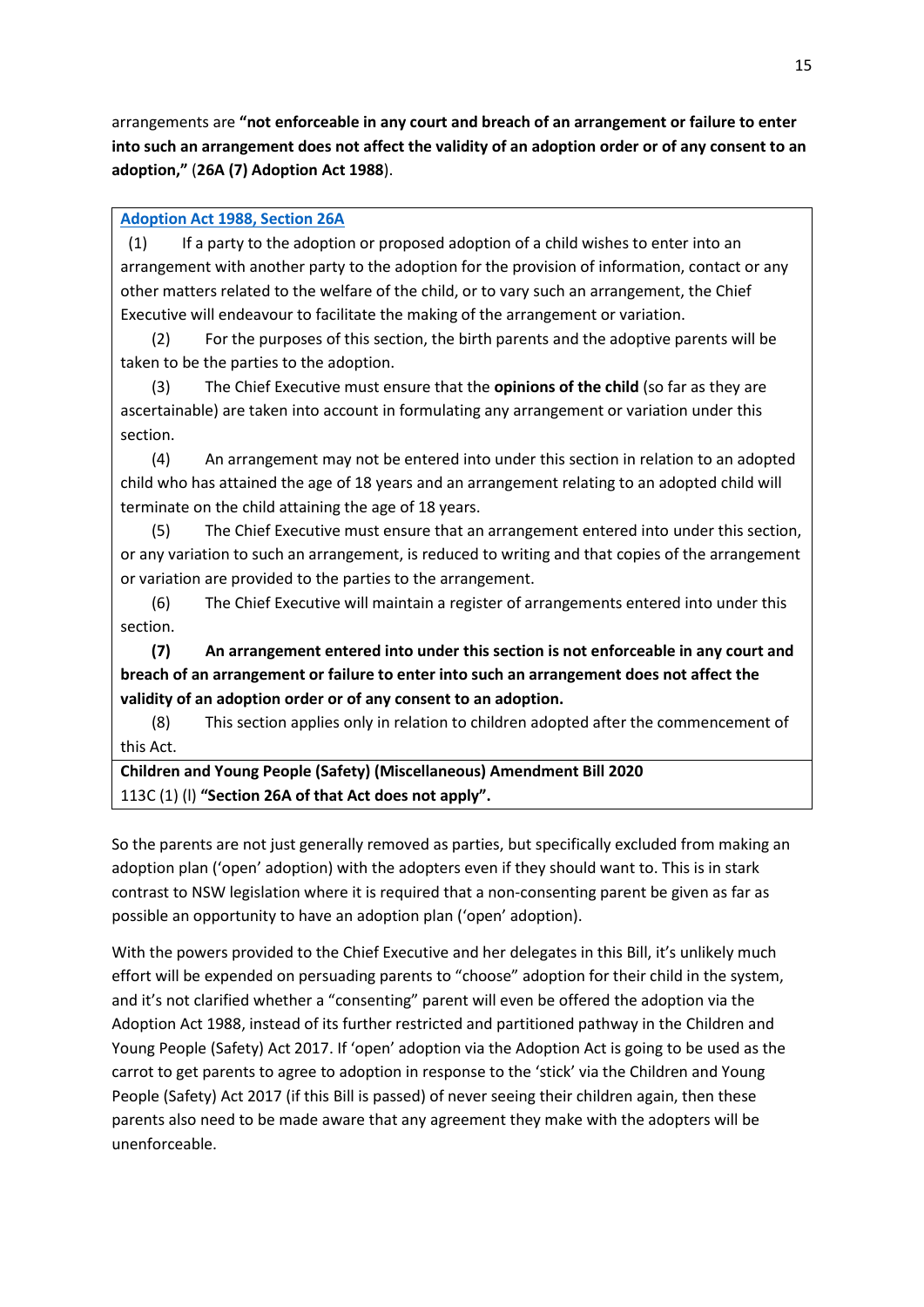By 'punishing' the parents for not agreeing to the adoption, this Bill also has the effect of punishing a child who may have gained benefit from contact with their family while growing up. It also abrogates the right of any child in care having their opinions taken into account about such an arrangement.

## **To get an idea of the scale of concern there should be about this version of 'open' adoption or about the rights of the parents and the child-then-adult compare the SA legislation/Bill with that of NSW.**

Here is the adoption from care legislation in NSW, which *does* have enforceable 'open adoption' – via adoption plans, and which *does* legislate support for the parents to be included even if they do not consent to the adoption, and is almost entirely based – appropriately - in the NSW Adoption Act 2000 (not in their Child Protection Act):

#### **NSW Adoption Act 2000**

#### **[Part 4. Adoption Plans, 50](https://www.legislation.nsw.gov.au/view/whole/html/inforce/current/act-2000-075#sec.50)**:

Registration of adoption plans

(4) An adoption plan that is registered has effect, on the making of the relevant adoption order, as if it were part of the order.

**and:**

#### **[Part 4. Adoption plans, 46:](https://www.legislation.nsw.gov.au/view/whole/html/inforce/current/act-2000-075#sec.46)**

(2A) A birth parent who has not consented to the adoption of a child (a non-consenting birth parent) is, as far as possible, to be given the opportunity to participate in the development of, and agree to, an adoption plan in relation to the child.

(2B) A non-consenting birth parent who agrees to an adoption plan is, for the purposes of sections 47, 48, 50, 51 and 90, to be treated as if the non-consenting birth parent were a party to the adoption of the child.

# <span id="page-15-0"></span>5. Timeframe for adoptions

**The Children and Young People (Safety) (Miscellaneous) Amendment Bill 2020**

Part 1 – Preliminary

113A – Interpretation

*prescribed qualifying period* means –

- (a) if the regulations prescribe a period for the purposes of this paragraph that period; or
- (b) if the regulations do not prescribe such a period a period of not less than 2 years.

How long it will be before an adoption can be applied for by someone fostering to adopt is dependent on the 'eligibility' status of the child (they are deemed eligible when they are the subject of an order to 18, which most children currently in care are) and the *'prescribed qualifying period'*. This '*prescribed qualifying period*' is potentially an extremely short time because the only timeframe stated is 'not less than 2 years' – *only if* the regulations do not state a different time.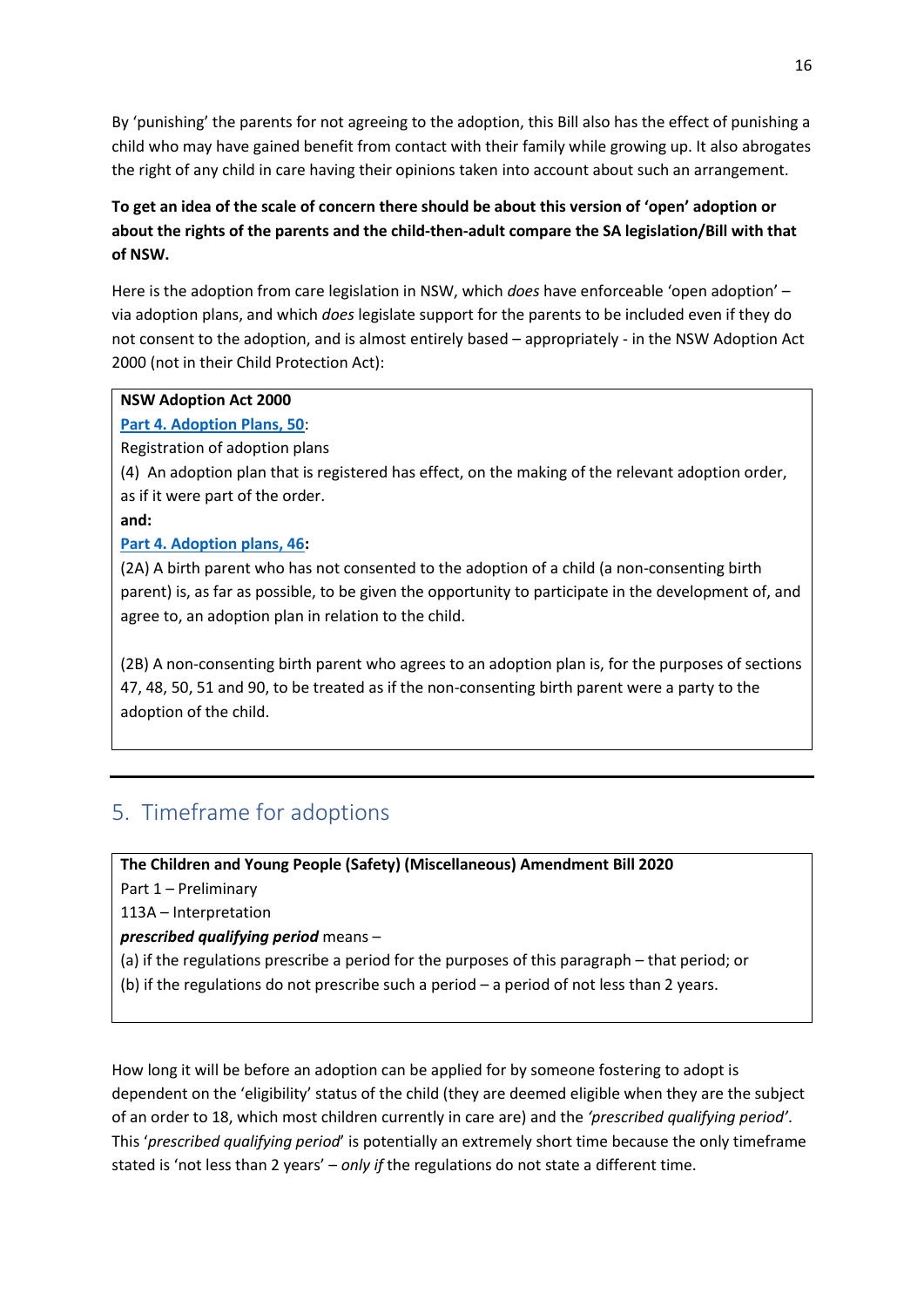**The Children and Young People (Safety) (Miscellaneous) Amendment Bill 2020** Part 1 – Preliminary 113A – Interpretation **Eligible child** or young person means a child or young person (not being an Aboriginal or Torres Strait Islander child or young person) who – (a) is pursuant to an order of the court under this Act or the repealed Act, **under the guardianship of the Chief Executive, or another person or persons, until they attain 18 years of age**; and

## **(b) has been in the guardianship of the Chief Executive or the other person or persons for not less than the prescribed qualifying period**

There are no safeguards or clarification here for parents with a disability, including an intellectual, cognitive or psychosocial disability which has been used to justify why they can't care for their child. No legislation is included requiring the Chief Executive or delegates to show that parents have been supported in a reunification process if appropriate. This, combined with the potential for a very short timeframe before an adoption order is sought, limits the rights of parents who may be affected by issues beyond their control like:

- socio-economic disadvantage, eg poverty food, housing issues
- mental health depression, anxiety, personality disorders
- health issues
- substance abuse
- disability
- being very young parents
- intergenerational trauma
- being in a recognised vulnerable group, eg. CALD

Article 27(3) of the UNCRC requires that the State provide 'material assistance and support programmes' where this is needed to enable parents to care for their children. Such a potentially short timeframe does not allow these programmes to take effect, especially for some disadvantaged and vulnerable groups.

Whatever is put into th[e Children and Young People \(Safety\) Regulations 2018](http://classic.austlii.edu.au/au/legis/sa/consol_reg/caypr2017421/) will dictate the speed with which any child or young person (who is not an Aboriginal or Torres Strait Islander child or young person) and who is under orders to 18 years of age will be "eligible" to be adopted by an "eligible carer".

And, as per 113H below, once the adoption application is made the parents (if served) are entitled to only **3 business days** notice before the adoption hearing.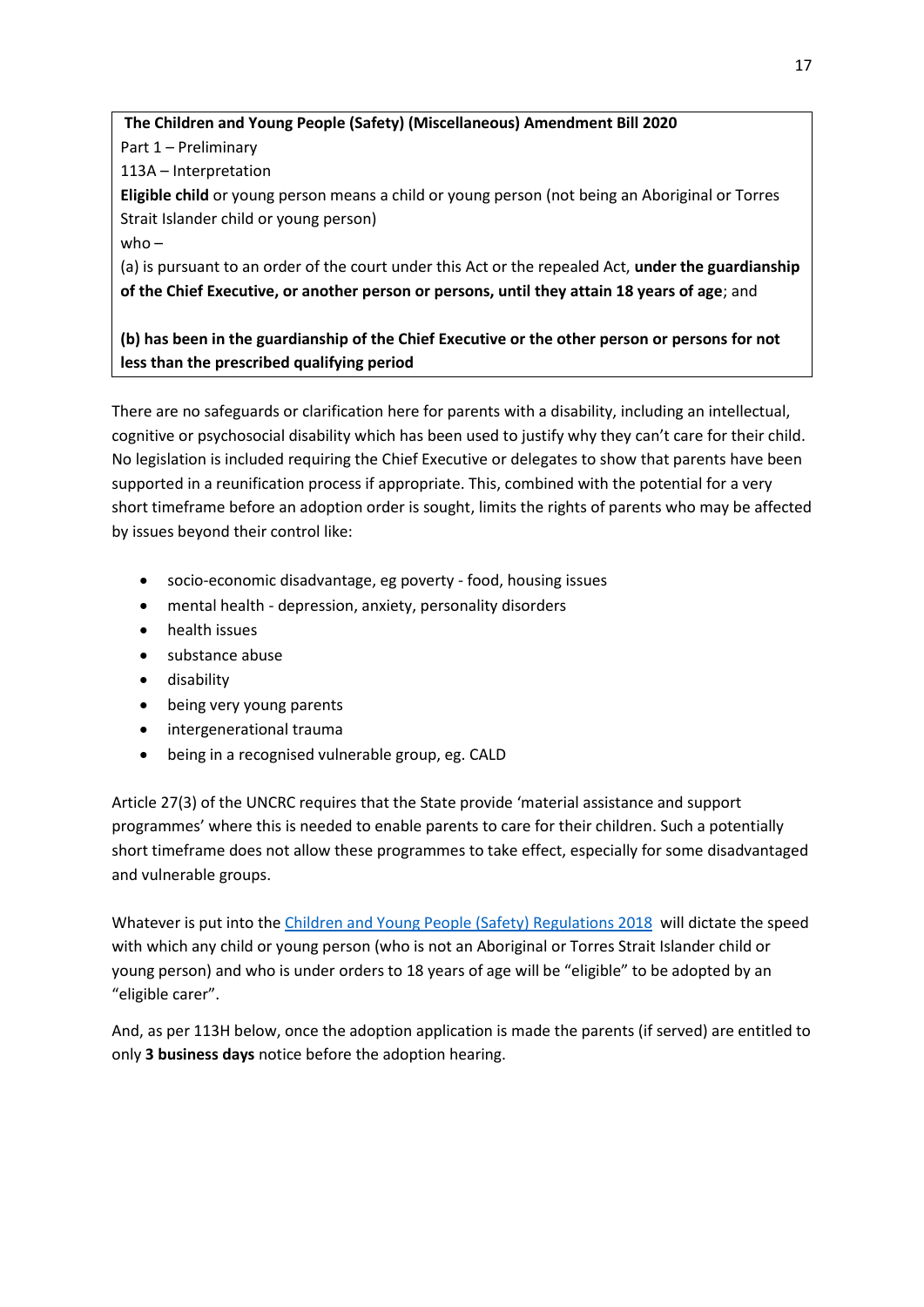#### **Children and Young People (Safety) (Miscellaneous) Amendment Bill 2020**

Part 3 – Orders under Adoption Act 1988

113H – Copy of application to be served on birth parents

(4) The Court must not proceed to hear an application for an adoption order contemplated by this Chapter unless each birth parent served with the application has had at least **3 business days** of notice of the hearing.

(5) The Court may, for any proper reason, dispense with service under this section, or reduce the period between service and the time for the hearing of the application.

#### *Article 2 UNCRC:*

*1. States Parties shall respect and ensure the rights set forth in the present Convention to each child within their jurisdiction without discrimination of any kind, irrespective of the child's or his or her parent's or legal guardian's race, colour, sex, language, religion, political or other opinion, national, ethnic or social origin, property, disability, birth or other status.*

*2. States Parties shall take all appropriate measures to ensure that the child is protected against all forms of discrimination or punishment on the basis of the status, activities, expressed opinions, or beliefs of the child's parents, legal guardians, or family members.*

*and Article 14 ICCPR*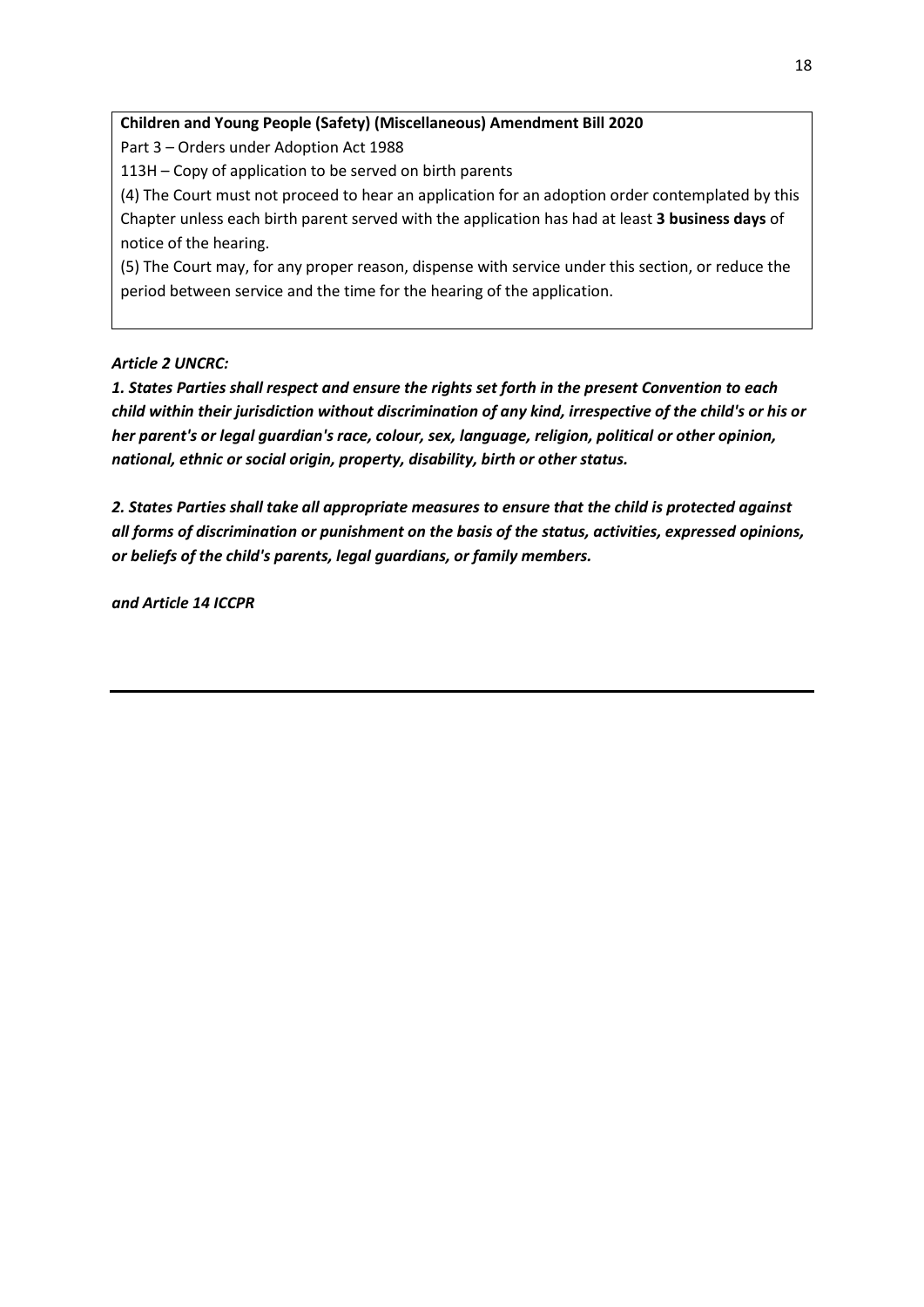## <span id="page-18-0"></span>6. Criteria for eligibility and assessment of adopters

# **Children and Young People (Safety) (Miscellaneous) Amendment Bill 2020**

## **Part 2—Eligible carers**

113D—Eligible carers

(1) For the purposes of this Act, the following persons are eligible carers in respect of a child or young person:

(a) a person under whose guardianship (whether solely or with another person) a child or young person is placed until they attain 18 years of age by order of the Court under this Act or the repealed Act;

(b) an approved carer in whose care an eligible child or young person (being an eligible child who is under the guardianship of the Chief Executive until they attain 18 years of age) has been for the prescribed qualifying period;

(c) an approved carer, or an approved carer of a class, prescribed by the regulations, in each case being a person who has been assessed in accordance with section **113E** as being a suitable adoptive parent in respect of the child or young person and who satisfies any other requirements set out in the regulations for the purposes of this subsection.

(2) The regulations may make further provision in relation to eligible carers (including provisions prohibiting or limiting a specified person or class of persons from being an eligible carer).

### **The Children and Young People (Safety) (Miscellaneous) Amendment Bill 2020 113E—Assessment of suitability of prospective adoptive parents**

Before making an adoption order contemplated by this Chapter, the Court must be provided with the results of an assessment of the suitability of each prospective adoptive parent conducted in accordance with any requirements set out in the regulations.

113D (1) (c) above refers to 'an approved carer, **or an approved carer of a class**, prescribed by the regulations'. As the SA [Children and Young People \(Safety\) Regulations 2017](http://classic.austlii.edu.au/au/legis/sa/consol_reg/caypr2017421/) do not currently have any sections describing approved carers, this would seem to create an additional option for a new definition of 'approved carer' – but with no indication of what the criteria would be, and no clear reason to not have this criteria in the Adoption Act itself.

#### **Concerns and questions** –

There are already comprehensive criteria for adopters set out in the Adoption (General) Regulations 2018 (Part 4 – Prospective Adoptive Parents Register - which contains a[t Section 10-Assessment](http://classic.austlii.edu.au/au/legis/sa/consol_reg/ar2018271/s10.html)  [report](http://classic.austlii.edu.au/au/legis/sa/consol_reg/ar2018271/s10.html) – which includes 17 different criteria to be assessed, plus further sub-headings under those criteria in a report to go with an application for registration).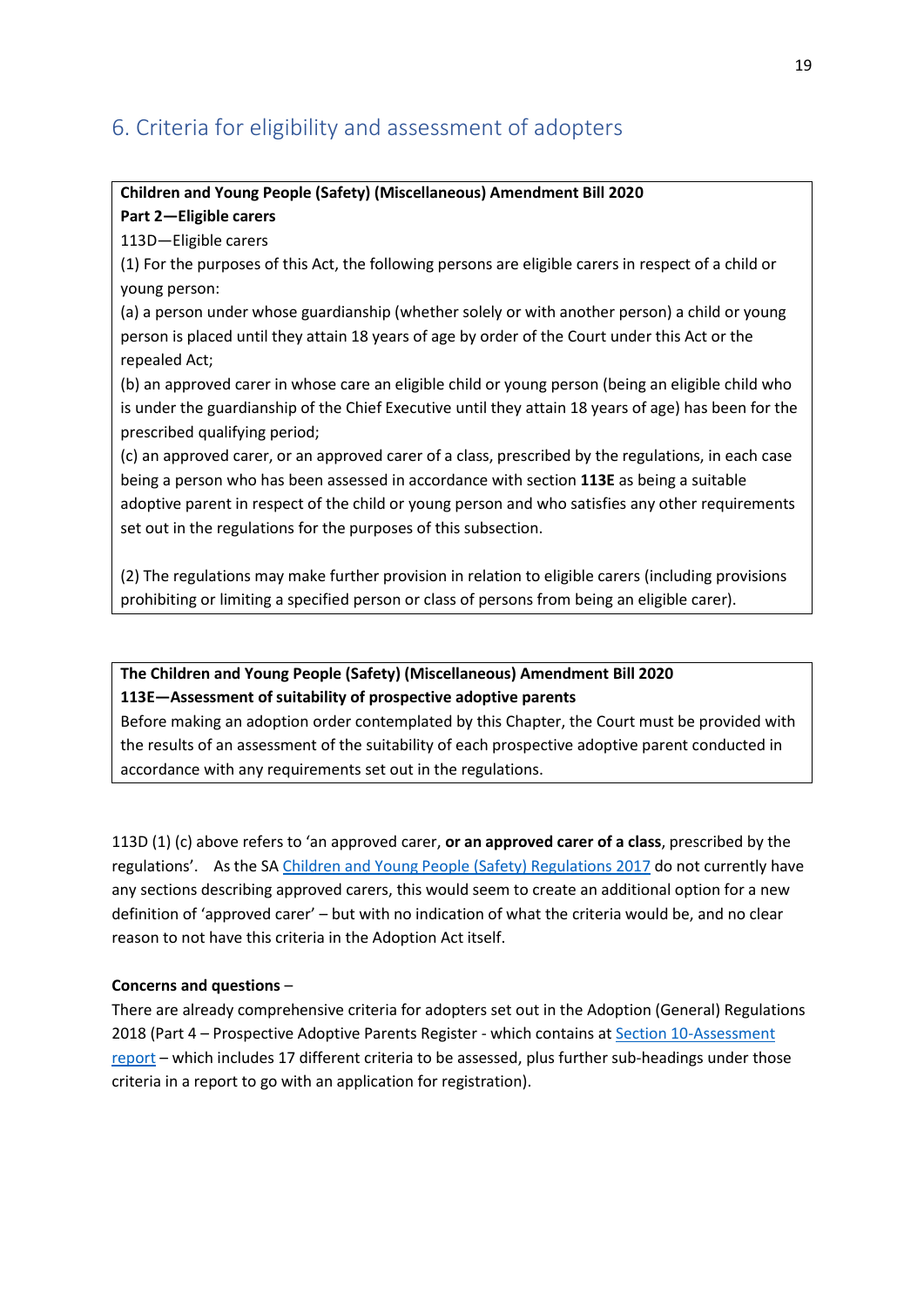How different are the criteria for adopters that will be added to the [Children and Young People](http://classic.austlii.edu.au/au/legis/sa/consol_reg/caypr2017421/)  [\(Safety\) Regulations 2017?](http://classic.austlii.edu.au/au/legis/sa/consol_reg/caypr2017421/) There are currently no requirements set out in those regulations for approved carers, and the information on 'approved carers' in the Children and Young People (Safety) Act 2017 in [Section 72](http://classic.austlii.edu.au/au/legis/sa/consol_act/caypa2017312/s72.html) to 75, concentrates mainly on reviews, checks and balances – all of which cease on adoption.

And if these requirements are not going to be used, after the question of why not, then the next question is what are?

Are the criteria these 'approved carers' mentioned in 113D (1)(a) and (b) approved on significantly different to the criteria for potential adopters in the Adoption Act? Is this potentially a loosening of the criteria of just who should be allowed to take vulnerable children into their care - care which is then never monitored or followed up by the State? Weren't these criteria designed to provide some protection to these children?

If the requirements in the Adoption Act are not going to be used, why not? What threshold must be reached for the Department to trust the same carers to the extent that ALL of these reviews and safeguards fall away?

Are children from foster care less deserving of carers meeting a certain threshold to be considered able to adopt? Is there a "beggars can't be choosers" motivation behind this difference? Why can't the criteria for adopters from care be placed within the [Adoption \(General\) Regulations 2018](http://classic.austlii.edu.au/au/legis/sa/consol_reg/ar2018271/s10.html) as modifications there? Surely they cannot be so different when the adoptees end up bound by the same Act?

The fact that a child-then-adult came from care to adoption, rather than being supposedly freely given away to adoption should have nothing to do with the criteria used to assess the people that acquire them.

A comparison check of the NSW [Adoption Regulation 2015](https://www.legislation.nsw.gov.au/view/whole/html/inforce/current/sl-2015-0490) finds it covers criteria and requirements for both '[Selection of prospective adoptive parents other than step parents, relatives or authorised](https://www.legislation.nsw.gov.au/view/html/inforce/current/sl-2015-0490#pt.3)  [carers of a child in out-of-home care](https://www.legislation.nsw.gov.au/view/html/inforce/current/sl-2015-0490#pt.3)' and '[Selection of authorised carers as adoptive parents of a](https://www.legislation.nsw.gov.au/view/html/inforce/current/sl-2015-0490#pt.4)  [child in their care](https://www.legislation.nsw.gov.au/view/html/inforce/current/sl-2015-0490#pt.4)' in depth, and in the same statutory instrument – next to each other at Parts 3 & 4.

Surely it is less discriminatory to have the legally assigned families of children-then-adults assessed as far as possible on the same criteria and *within the same statutory instrument* and legislation if the outcome (adoption) is going to be the same? Especially as this has been shown to have already been done in another jurisdiction by a fellow Liberal government - as most stakeholders are aware, enforced adoption from care in NSW was initiated by Pru Goward, who was at the time a Liberal Minister like Minister Sanderson.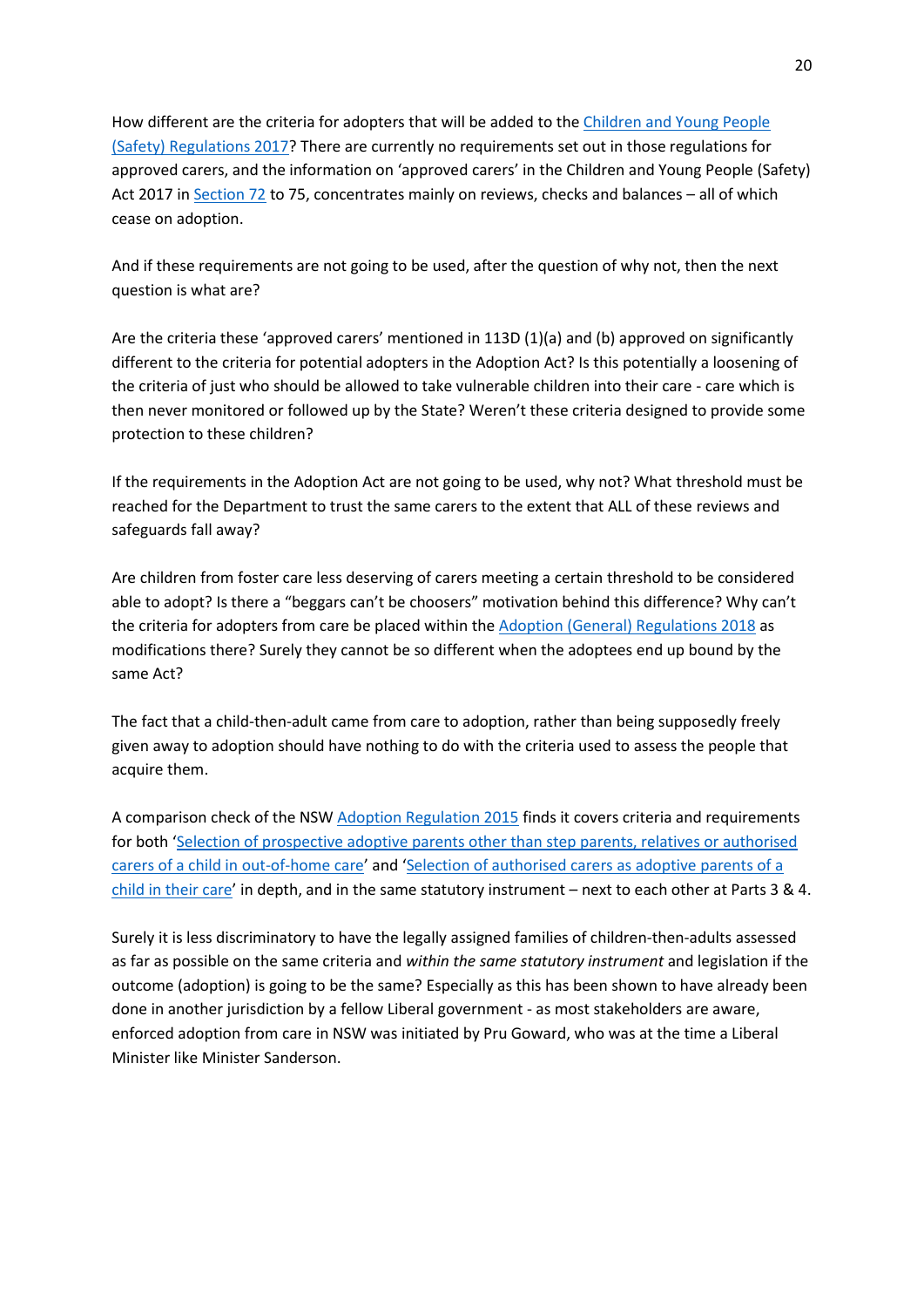Having two different sets of criteria for people who are given a child with no requirement for that child's welfare to ever be followed up (one set being - probably – a lot less stringent) could be discrimination under:

#### *Article 24, ICCPR*

*1. Every child shall have, without any discrimination as to race, colour, sex, language, religion, national or social origin, property or birth, the right to such measures of protection as are required by his status as a minor, on the part of his family, society and the State.*

#### *Article 26, ICCPR*

*All persons are equal before the law and are entitled without any discrimination to the equal protection of the law. In this respect, the law shall prohibit any discrimination and guarantee to all persons equal and effective protection against discrimination on any ground such as race, colour, sex, language, religion, political or other opinion, national or social origin, property, birth or other status.*

## <span id="page-20-0"></span>7. Possible unforeseen consequence of 113F

'Eligible carer need not be in a relationship'

# **The Children and Young People (Safety) (Miscellaneous) Amendment Bill 2020**

#### **113F—Eligible carer need not be in relationship**

An adoption order contemplated by this Chapter may be made in favour of 1 person (who may, but need not, be in a qualifying relationship or a relationship of any kind).

Does 113F have the unintended consequence of a scenario where an adoption order is made in favour of one person who is in a qualifying relationship, but there is no legislated requirement that their partner be assessed or required to adopt[? Section 12](http://www8.austlii.edu.au/cgi-bin/viewdoc/au/legis/sa/consol_act/aa1988107/s12.html) of the Adoption Act 1988 avoided this with the requirement that:

"where 2 persons are living together in a [qualifying relationship,](http://www5.austlii.edu.au/au/legis/sa/consol_act/aa1988107/s4.html#qualifying_relationship) an adoption order will not be made except in favour of both or in the circumstances described in subsection (3)(a)." (3a specifies the qualifying relationship as being with the "birth" parent or someone who has already adopted the child).

There does not appear to be a replacement clause in the Bill, or in the existing information about 'approved carers' in the Children and Young People (Safety) Act 2017 which the Bill relies on. On the other hand, if the intention is that this is correct, have potential consequences for safety of the child been addressed? Nothing is mentioned in the Bill.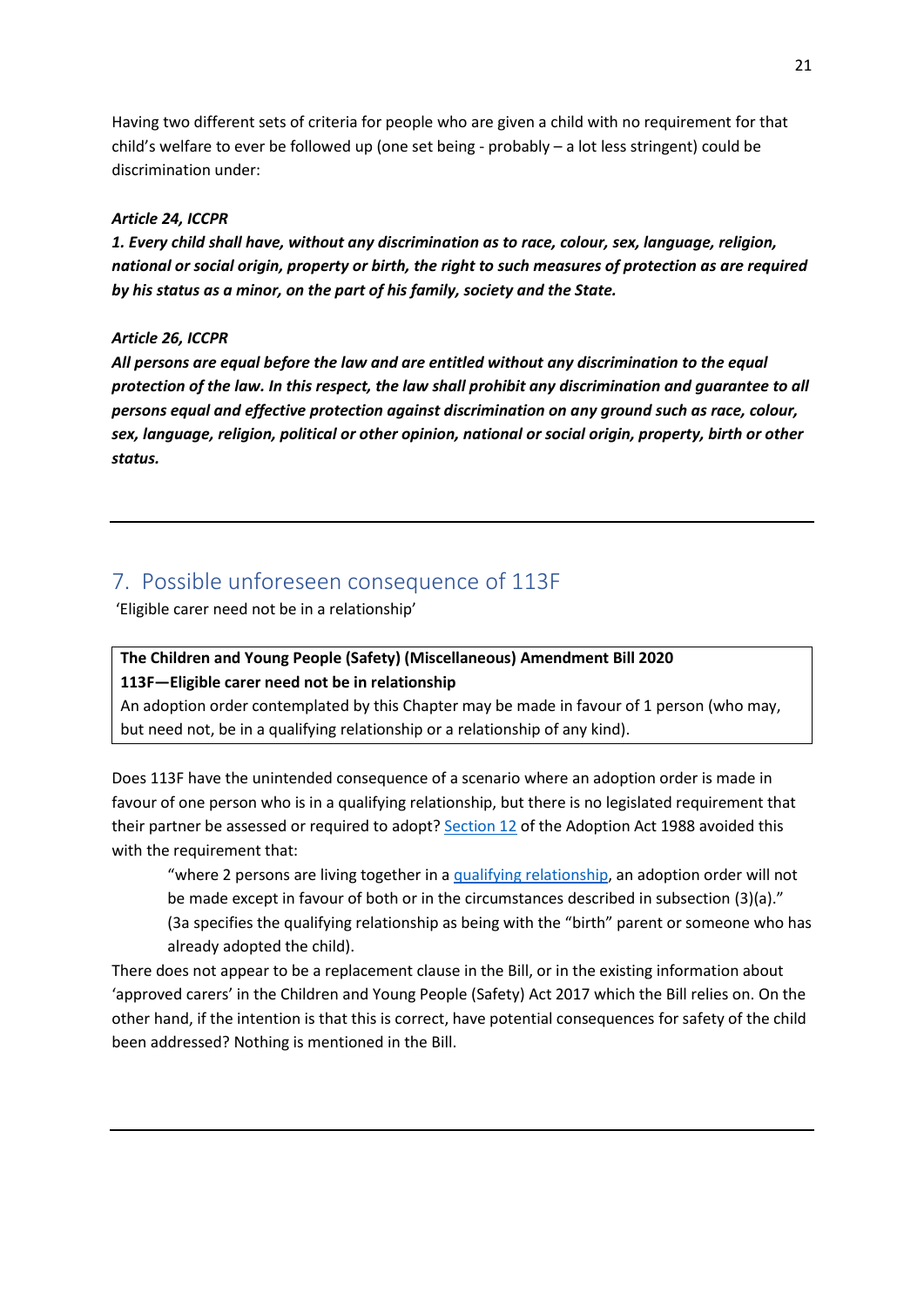## <span id="page-21-0"></span>8. Rights relating to culture and ethnic group

Vulnerable children who are Culturally and Linguistically Diverse (CALD) Australians are not specifically safeguarded by the Adoption Act 1988, whereas there are safeguards in the Children and Young People (Safety) Act 2017 where [cultural maintenance plans](http://classic.austlii.edu.au/au/legis/sa/consol_act/caypa2017312/s28.html) (28(1)(b)) are included to protect cultural and identity rights.

This is a Bill which respects the cultural rights of Aboriginal and Torres Strait Islander peoples to the extent that they are exempted from the Bill, but ignores the existence of cultural groups other than Aboriginal and Torres Strait Islander peoples whose rights are also enshrined in Human Rights instruments.

The statement in the UNCRC Article 30 below includes "a child belonging to such a minority **or** who is indigenous". Potentially adoptable children-then-adults are not only denied protections that require recognition and involvement in their community and enjoyment of their cultural identity growing up, but they have their legal heritage "colonised" or usurped and replaced with the heritage of the adopters not only as children but also as adults, and for their future generations.

For adoptees, there are not even protections added requiring they be told what their cultural heritage is while they are growing up – let alone their names and parentage. The adoption order legally makes them the same ethnic and cultural group as the adopters, with no option in the Adoption Act for them to consent to this as adults (despite being classed as parties to the adoption 'contract').

#### *Article 30 UNCRC*

*In those States in which ethnic, religious or linguistic minorities or persons of indigenous origin exist, a child belonging to such a minority or who is indigenous shall not be denied the right, in community with other members of his or her group, to enjoy his or her own culture, to profess and practise his or her own religion, or to use his or her own language.*

#### *Article 27 ICCPR*

*In those States in which ethnic, religious or linguistic minorities exist, persons belonging to such minorities shall not be denied the right, in community with the other members of their group, to enjoy their own culture, to profess and practise their own religion, or to use their own language.*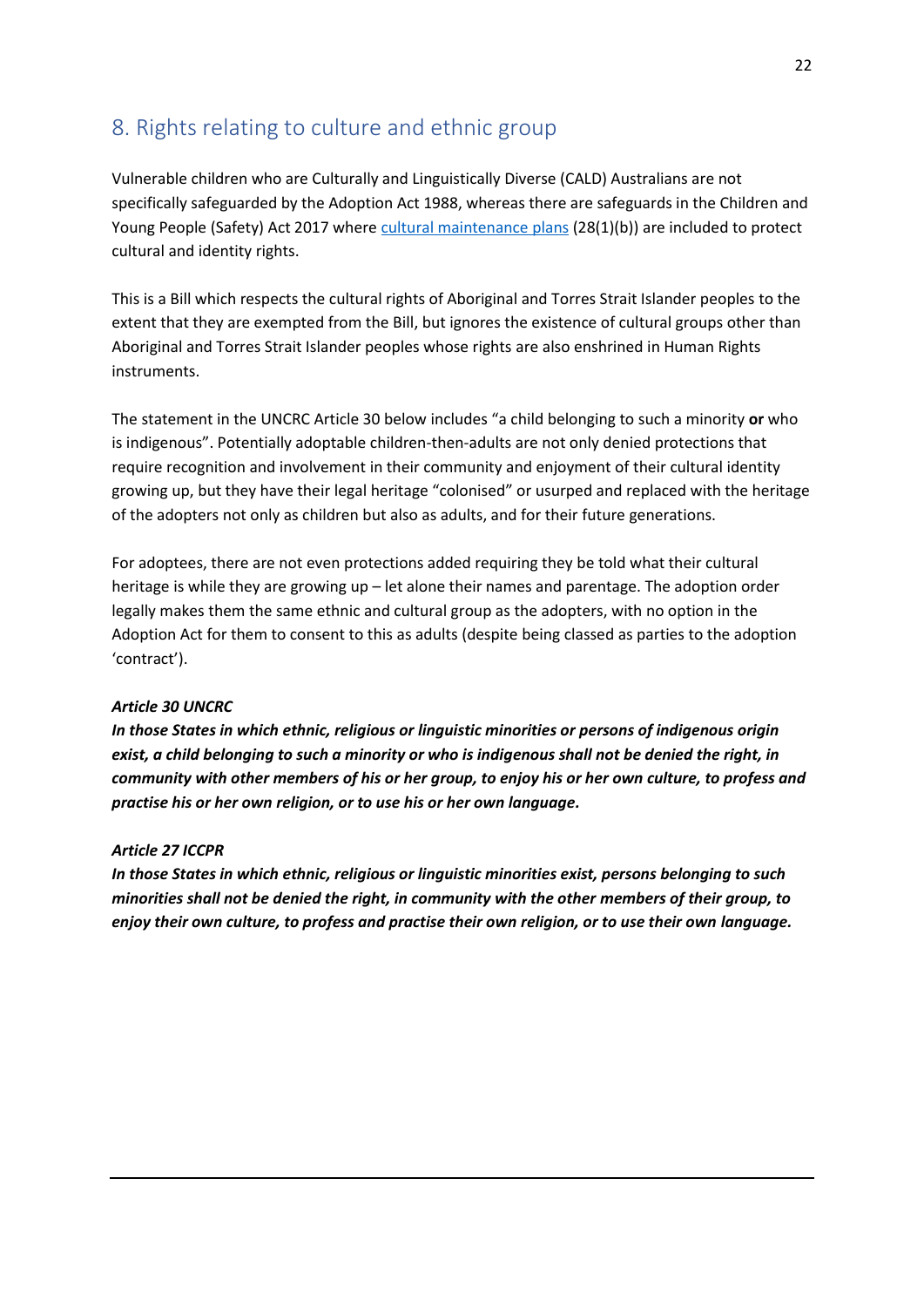## <span id="page-22-0"></span>9. Lack of equal protection under the law due to age.

In the Adoption Act 1988 at [Section 4, \(4\)](http://www8.austlii.edu.au/cgi-bin/viewdoc/au/legis/sa/consol_act/aa1988107/s4.html) the definition of 'party' to an adoption includes the adopted child-then-adult, the persons who were the child's parents immediately before the adoption and the adopters.

Despite being a 'party' to the adoption, there is no requirement for the adoptee to be advised that they are adopted. There is a version of consent offered only if the potential adoptee is a certain age when the adoption is taken to court. Although the adoptee is defined as a party to the contract, and that contract does not cease when they reach adulthood, the adoptee is never given the opportunity as an adult to consent, or have their views considered.

In the case of adoption, because *age* is a status relevant to the activity, and is the cause of a person who is legally considered a party to the adoption not being able to consent (if their consent is not dispensed with by this Bill), and also is the reason they may not be told the adoption occurred, then measures should be taken for the purpose of assisting or advancing this right. As these measures have not been taken in this Bill, then the right to recognition and equality before the law is limited by this Bill.

#### *Article 26 ICCPR*

*All persons are equal before the law and are entitled without any discrimination to the equal protection of the law. In this respect, the law shall prohibit any discrimination and guarantee to all persons equal and effective protection against discrimination on any ground such as race, colour, sex, language, religion, political or other opinion, national or social origin, property, birth or other status.*

#### *Article 2 UNCRC*

*1. States Parties shall respect and ensure the rights set forth in the present Convention to each child within their jurisdiction without discrimination of any kind, irrespective of the child's or his or her parent's or legal guardian's race, colour, sex, language, religion, political or other opinion, national, ethnic or social origin, property, disability, birth or other status.*

*2. States Parties shall take all appropriate measures to ensure that the child is protected against all forms of discrimination or punishment on the basis of the status, activities, expressed opinions, or beliefs of the child's parents, legal guardians, or family members.*

*The right to non-discrimination is not a passive obligation, prohibiting all forms of discrimination in the enjoyment of rights under the Convention, but also requires appropriate proactive measures taken by the State to ensure effective equal opportunities for all children to enjoy the rights under the Convention. This may require positive measures aimed at redressing a situation of real inequality. (General Comment No 14, (2013) para 41).*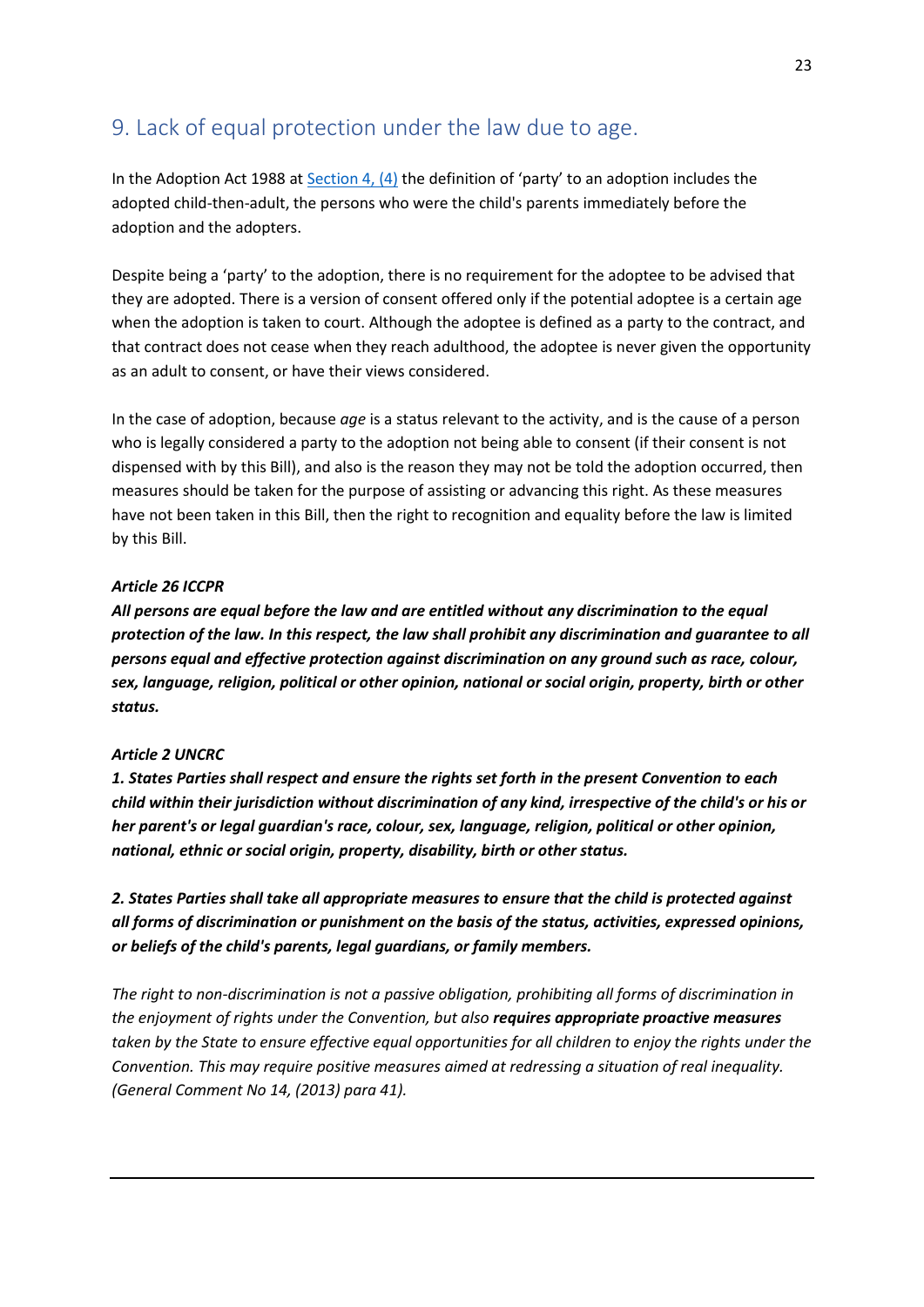# <span id="page-23-0"></span>10. The right to information: 'inhuman and degrading treatment' and lack of review rights

In South Australia, adopted children-then-adults legally do not have the right to their identity information and details of their origins in their developmental years, and beyond. As soon as the adoption order is made – even if they consent to it as a child - their birth certificates are sealed and a new one is issued which cannot be distinguished from the birth certificate of someone who is not adopted.

At 18 years old adoptees can request permission to access their birth certificate (if they are aware they are adopted), but this may be denied by the Chief Executive. There is no avenue of appeal or review of this decision in the Adoption Act 1988 if the Chief Executive makes this decision. There is also no timeframe for processing these requests for information and there have been delays for up to two years at a time – whereas information from Foster Care records are required to be provided under similar 30 to 60 day time constraints as other Freedom of Information requests.

These procedures are known to cause mental suffering, humiliation, and distress to adopted people. Lack of identity information can have severe impacts on identity formation growing up, on the health and mental health of the adoptee and later their children's health (with lack of awareness of genetic issues and family medical history as well as the psychological effect), plus the stress and cost of tracing and – if possible - developing relationships with siblings, parents – if alive - and extended family as adults. The Queensland Human Rights Commission defines 'inhuman and degrading treatment' as being not necessarily intentional, or physical, and including acts that cause mental suffering, humiliation, anguish or a sense of inferiority.

#### *Article 7 ICCPR*

*No one shall be subjected to torture or to cruel, inhuman or degrading treatment or punishment. In particular, no one shall be subjected without his free consent to medical or scientific experimentation.*

#### *Article 14 (in part) ICCPR*

*All persons shall be equal before the courts and tribunals. In the determination of any criminal charge against him, or of his rights and obligations in a suit at law, everyone shall be entitled to a fair and public hearing by a competent, independent and impartial tribunal established by law.*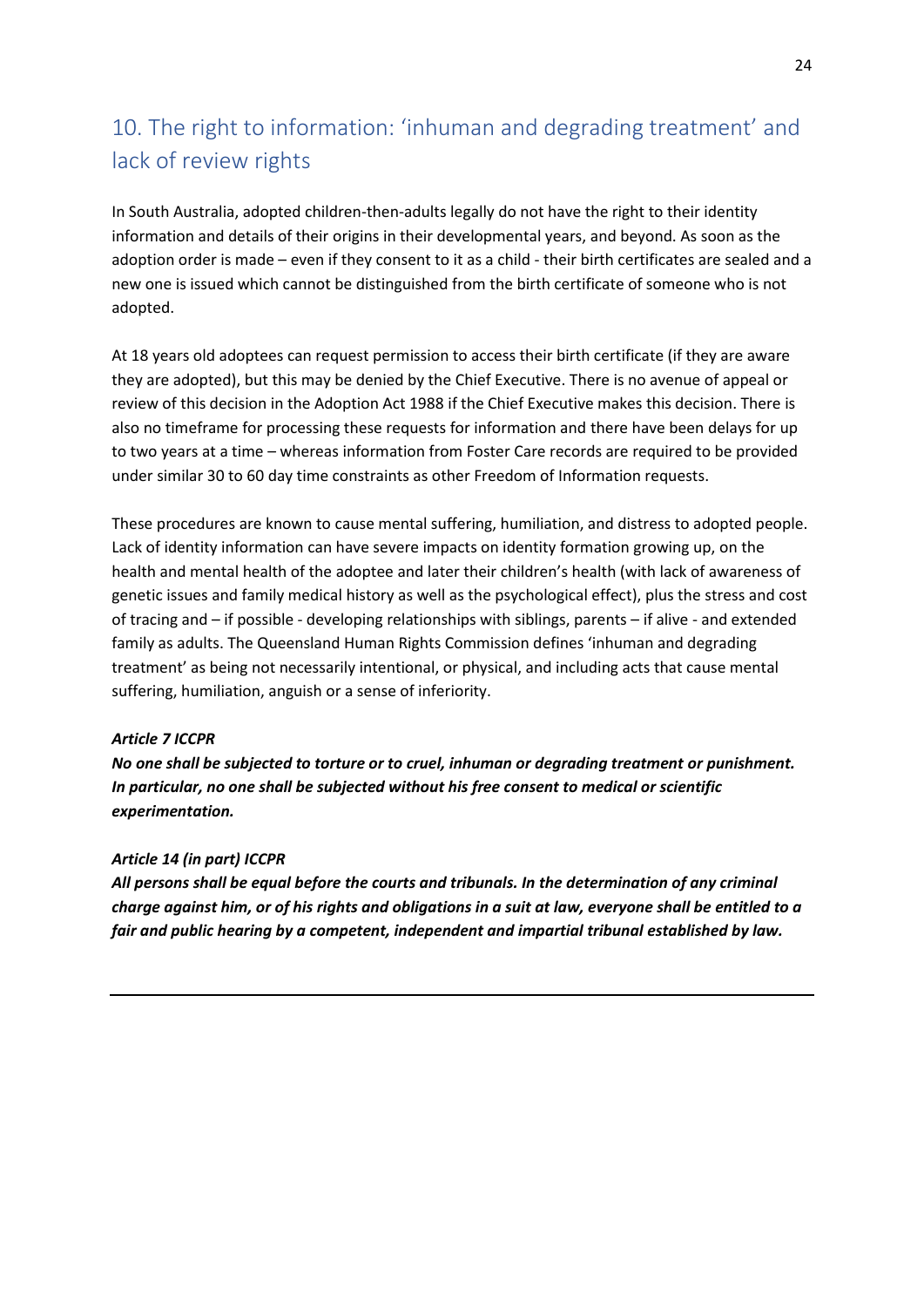# <span id="page-24-0"></span>11. The right to impart information and ideas of all kinds

- limited

The equal right to freedom of expression for an adoptee is limited in South Australia as it is a criminal offence to publish anything that identifies someone as an adult adoptee, if this would identify, or be likely to lead to the identity of a party to the adoption. An adopted person telling their story in a magazine or newspaper could be prosecuted.

It is not a criminal offence in South Australia to identify before the public as an adult who has been under Guardianship orders – no matter if it would identify any parties to those orders. But an adopted adult's freedom to talk about their own life in the same way every other citizen can is limited by the fact that they are bound by adoption legislation. Whether or not these offences are prosecuted, this legislation exists.

The existence of this legislation without outcry (or proactive measures to fix it by those forcing adoption on children-then-adults in the care system) also highlights the overarching foundation of secrecy and lack of recognition of adoptee rights compared to the supposed rights of those who adopt.

Adoption Act Section 31 - [Publication of names etc of persons involved](http://www8.austlii.edu.au/cgi-bin/viewdoc/au/legis/sa/consol_act/aa1988107/s31.html) in proceedings Maximum penalty: \$40 000 or imprisonment for 4 years.

#### *Article 19 (in part) ICCPR*

*1. Everyone shall have the right to hold opinions without interference.* 

*2. Everyone shall have the right to freedom of expression; this right shall include freedom to seek, receive and impart information and ideas of all kinds, regardless of frontiers, either orally, in writing or in print, in the form of art, or through any other media of his choice.* 

## <span id="page-24-1"></span>12. The right of children in care to follow up welfare checks

**-** is ignored in this Bill.

The right to periodic review under Article 25 of the UNCRC is limited by this Bill. The requirement for welfare checks referred to in Article 25, UNCRC for children in care (and 'care' includes adoption as per the definition at Article 20, part 3 of the UNCRC) has been ignored. If long-term care orders are used instead, then follow up checks (and a care plan) are required, and the state remains accountable even if the carers are given the majority of the decision-making power.

There are numerous and explicit safeguards built into the Children and Young People (Safety) Act 2017 for children and young people under orders in that Act including regular reviews of Carers [\(Section 72](http://classic.austlii.edu.au/au/legis/sa/consol_act/caypa2017312/s72.html) to 75) and the Children's Charter of Rights in Care. There are a contrasting lack of safeguards for the child in the Adoption Act 1988 itself. This is because the original intention of the Adoption Act was for it to be a means of creating the legal fiction that the child was born to the adopters. All of the warranted and added protections that recognise that a child has been in the care